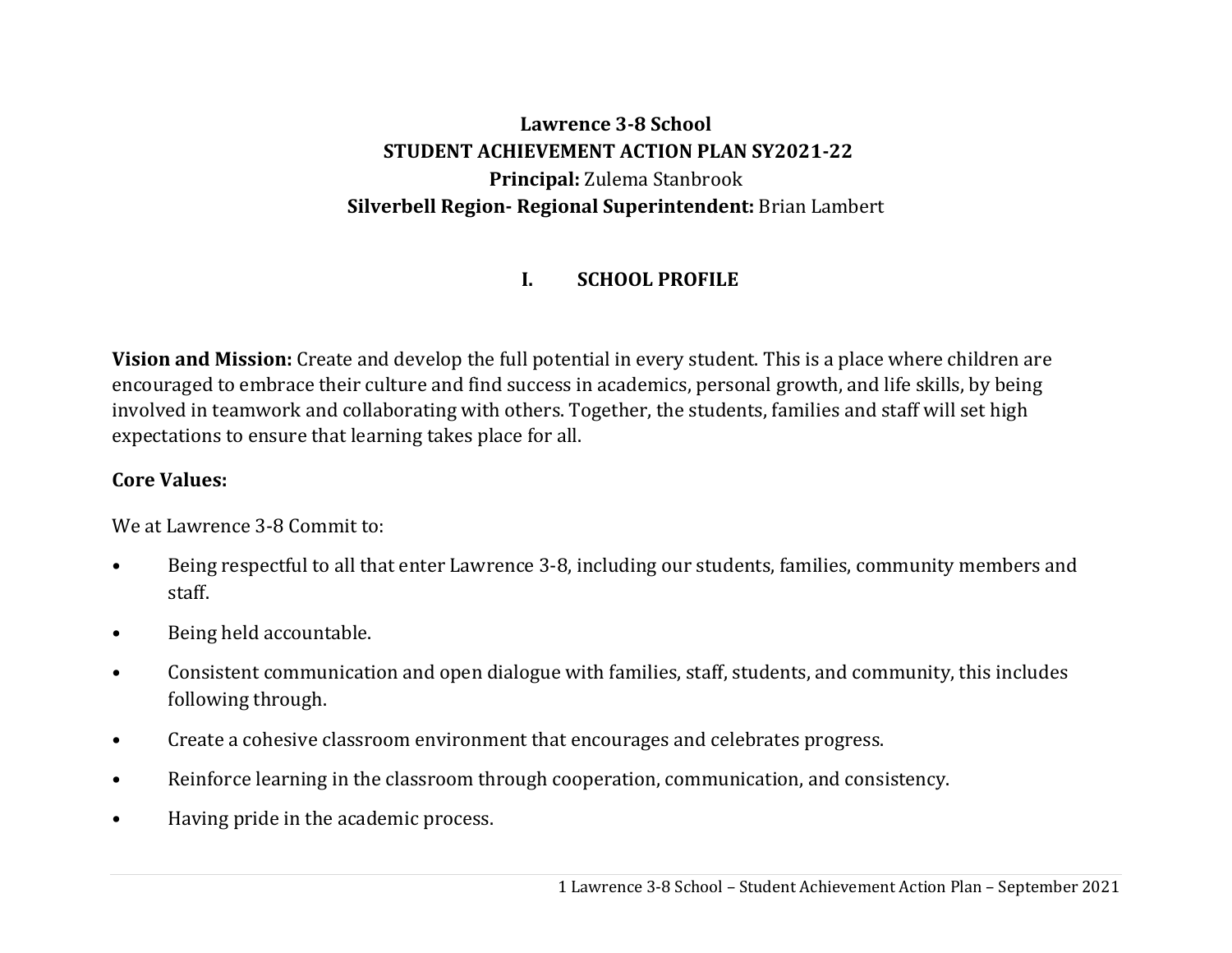### **Impact of COVID on instruction**

According to Tai et al., (2021), 'the coronavirus disease 2019 (COVID-19) pandemic has disproportionately affected racial and ethnic minority groups, with high rates of death in African American, Native American, and LatinX communities…Minority groups are disproportionately affected by chronic medical conditions and lower access to healthcare that may portend worse COVID-19 outcomes. Furthermore, minority communities are more likely to experience living and working conditions that predispose them to worse outcomes. Underpinning these disparities are long-standing structural and societal factors that the COVID-19 pandemic has exposed.'

From March 2020 to March 2021, TUSD provided instruction remotely during the height of the COVID-19 outbreak. Although almost all students experienced learning loss, families in economic hardship with fewer available resources such as childcare and/or adult supervision, a quiet place to study at home, connectivity issues, shared devices, etc. were even more negatively affected academically by remote instruction.

| Impact of COVID-19 and Learning Loss: TUSD Students in Grades 3 - 8 Percent Proficient on |                    |         |                 |  |         |         |                  |  |  |  |  |
|-------------------------------------------------------------------------------------------|--------------------|---------|-----------------|--|---------|---------|------------------|--|--|--|--|
| State Testing Broken by USP Ethnicity                                                     |                    |         |                 |  |         |         |                  |  |  |  |  |
|                                                                                           | Math<br><b>ELA</b> |         |                 |  |         |         |                  |  |  |  |  |
|                                                                                           | 2018-19            | 2020-21 | <b>ELA Loss</b> |  | 2018-19 | 2020-21 | <b>Math Loss</b> |  |  |  |  |
| African Am.                                                                               | 28%                | 17%     | $-11%$          |  | 24%     | 9%      | $-15%$           |  |  |  |  |
| Hispanic                                                                                  | 30%                | 20%     | $-10%$          |  | 27%     | 10%     | $-17%$           |  |  |  |  |
| White                                                                                     | 48%                | 39%     | $-9%$           |  | 46%     | 27%     | $-19%$           |  |  |  |  |

### **Estimated Time to Reach <sup>a</sup> C Letter Grade**

The current ADE school grade is a F. The state has initiated a new state test and has also adjusted the state accountability model. The impact of these changes is unknown and consequently, the estimated time to improve the state letter grade determination may need some flexibility. The academic goals for subgroups and for the entire school are both realistic and rigorous. With these state considerations in mind, the estimated time for Lawrence to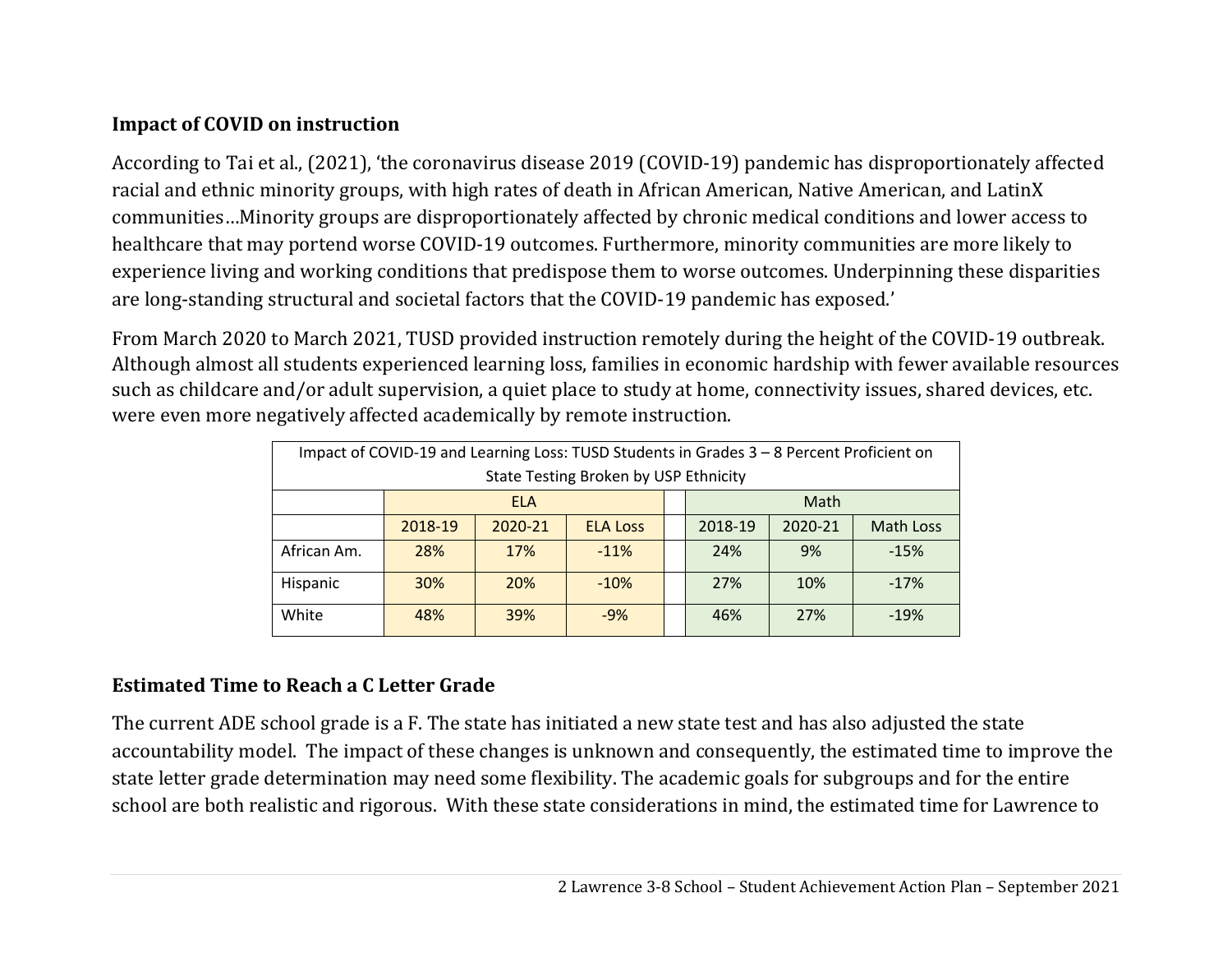increase its letter grade from a F to a C could be one year or two years to move from a F to a D and an additional year to move from a D to a C depending on changes to the test and the letter grade model.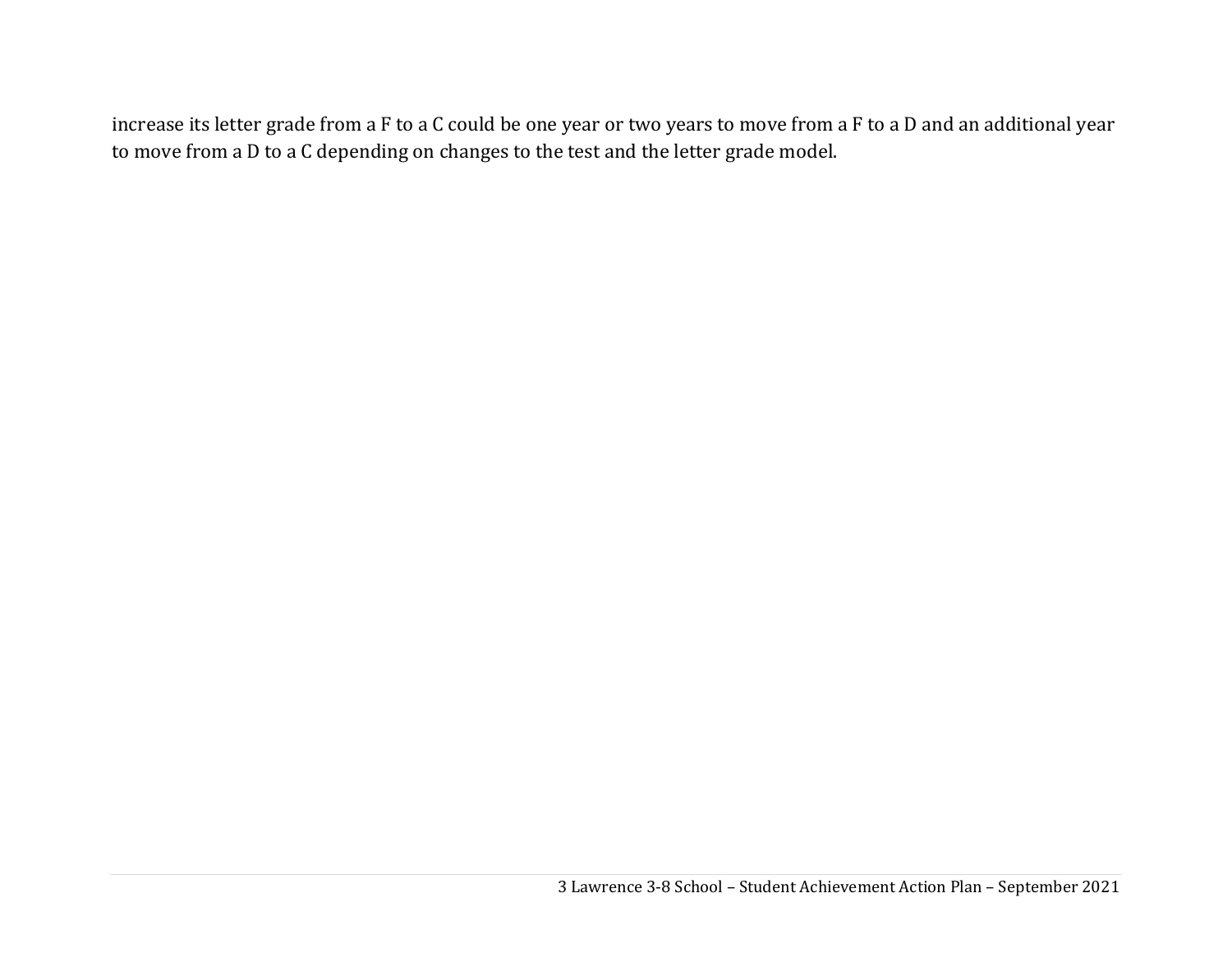#### **Student Profile:**

| <b>White</b>    | African            | Hispanic | <b>Native</b> | <b>Asian</b> | <b>Multi-Racial</b> | <b>Total Number</b> |
|-----------------|--------------------|----------|---------------|--------------|---------------------|---------------------|
|                 | American           |          | American      | American     |                     | of Students         |
|                 |                    | 100      | 109           |              |                     | 216                 |
| English         | <b>Exceptional</b> |          |               |              |                     |                     |
| Language        | <b>Education</b>   |          |               |              |                     |                     |
| <b>Learners</b> | <b>Students</b>    |          |               |              |                     |                     |
| 16              | 42                 |          |               |              |                     |                     |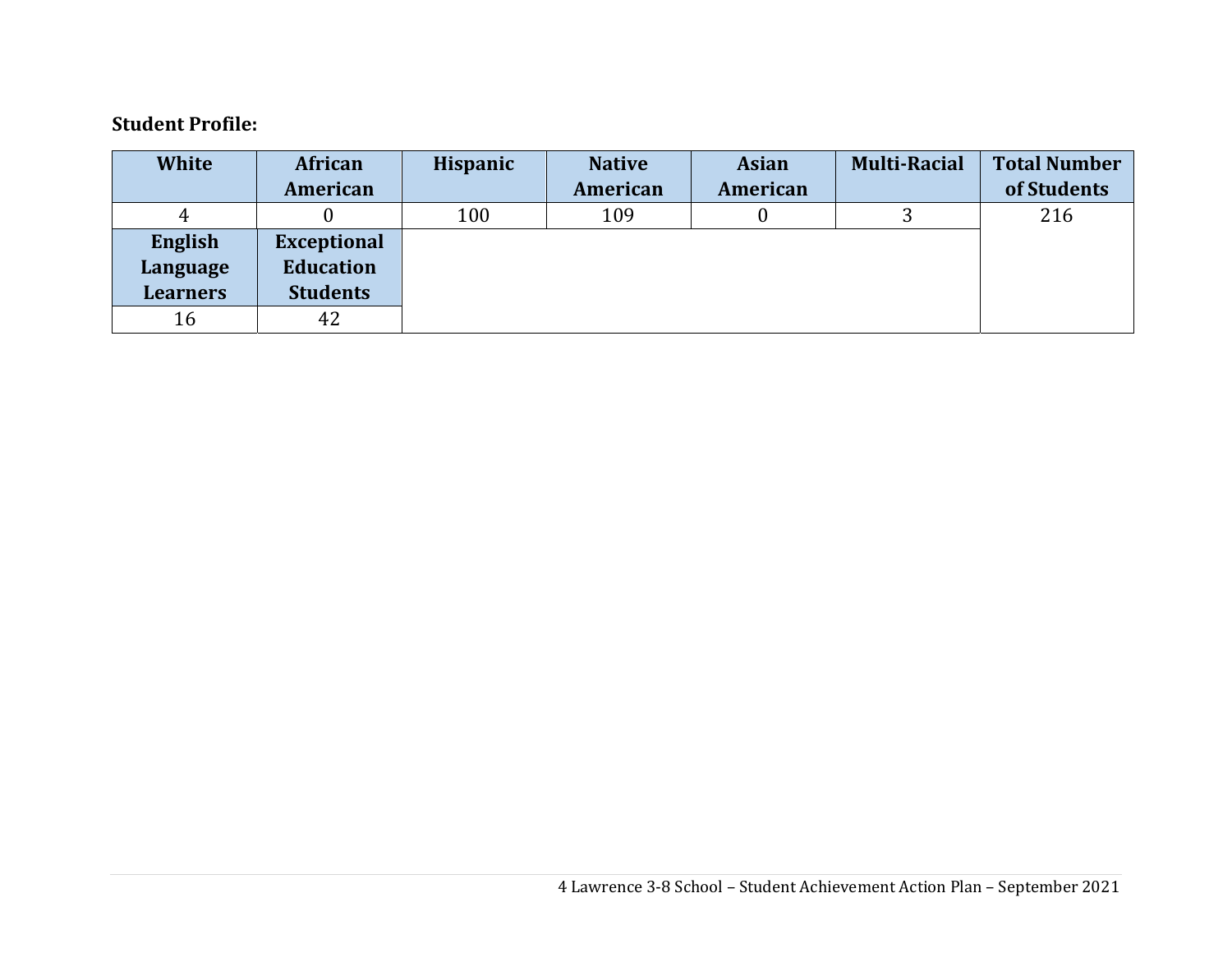#### **Limitations of 2020‐21 AzM2 data as <sup>a</sup> comparison to other years**

 $\Gamma$ 

When reviewing the findings from state testing during remote instruction and COVID-19, please note that participation rates among students taking the state assessment were so low, especially in high school, that caution is needed when drawing conclusions about student performance at the district level and statewide. It is recommended against making a simple comparison to prior years' performance data because of the instructional challenges caused by COVID-19, low student educational engagement/participation rates, and family trauma. Both at the district and the state level, learning loss is evident, especially among our youngest grades. TUSD had only a 57% participation rate for state testing and so the data may or may not be representative of the district as a whole.

| AzMERIT Difference in ELA Percent Passing Comparison of TUSD and the State<br>by Grade and Subject |                   |                    |                   |                    |  |                 |              |  |  |  |  |
|----------------------------------------------------------------------------------------------------|-------------------|--------------------|-------------------|--------------------|--|-----------------|--------------|--|--|--|--|
|                                                                                                    | <b>ELA 2019</b>   |                    | <b>ELA 2021</b>   |                    |  | <b>ELA Loss</b> |              |  |  |  |  |
| Grade                                                                                              | TUSD %<br>Passing | State %<br>Passing | TUSD %<br>Passing | State %<br>Passing |  | <b>TUSD</b>     | <b>State</b> |  |  |  |  |
| 3                                                                                                  | 38%               | 46%                | 21%               | 35%                |  | $-17%$          | $-11%$       |  |  |  |  |
| 4                                                                                                  | 40%               | 51%                | 29%               | 44%                |  | $-11%$          | $-7%$        |  |  |  |  |
| 5                                                                                                  | 43%               | 52%                | 32%               | 45%                |  | $-11%$          | $-7%$        |  |  |  |  |
| 6                                                                                                  | 27%               | 42%                | 19%               | 35%                |  | $-8%$           | $-7%$        |  |  |  |  |
| $\overline{7}$                                                                                     | 26%               | 41%                | 19%               | 38%                |  | $-7%$           | $-3%$        |  |  |  |  |
| 8                                                                                                  | 24%               | 38%                | 17%               | 35%                |  | $-7%$           | $-3%$        |  |  |  |  |
| 9                                                                                                  |                   |                    |                   |                    |  |                 |              |  |  |  |  |
| 10                                                                                                 |                   |                    | 19%               | 32%                |  |                 |              |  |  |  |  |
| 11                                                                                                 |                   |                    |                   |                    |  |                 |              |  |  |  |  |

|                                                   |  | AzMERIT Difference in MATH Percent Passing Comparison of TUSD and the<br>State by Grade and Subject |  |  |  |  |  |  |  |
|---------------------------------------------------|--|-----------------------------------------------------------------------------------------------------|--|--|--|--|--|--|--|
| Math Loss<br><b>MATH 2019</b><br><b>MATH 2021</b> |  |                                                                                                     |  |  |  |  |  |  |  |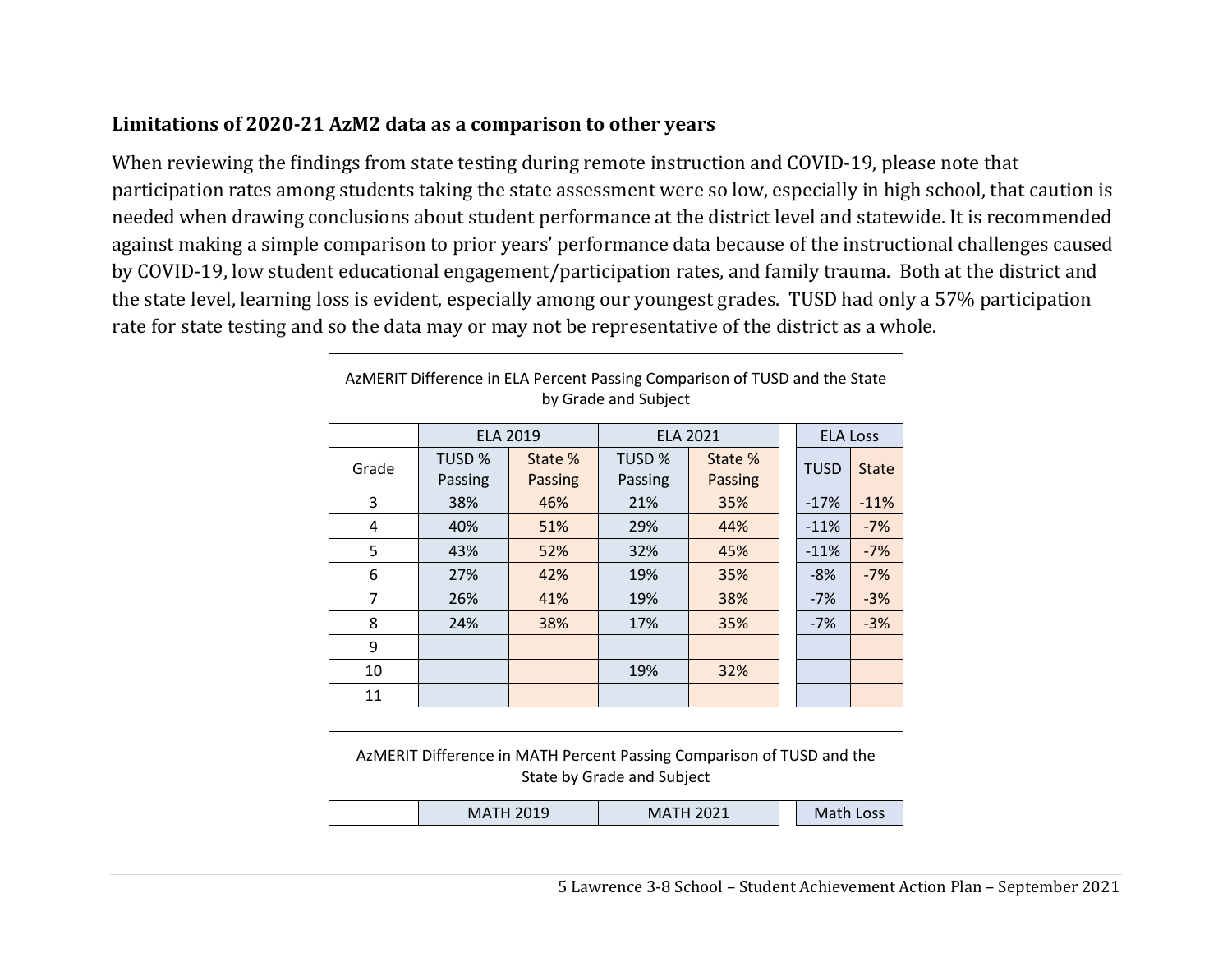| Grade  | <b>TUSD %</b><br>Passing | State %<br>Passing | TUSD %<br>Passing | State %<br><b>Passing</b> | <b>TUSD</b> | <b>State</b> |
|--------|--------------------------|--------------------|-------------------|---------------------------|-------------|--------------|
| 3      | 42%                      | 51%                | 18%               | 36%                       | $-24%$      | $-15%$       |
| 4      | 36%                      | 48%                | 16%               | 34%                       | $-20%$      | $-14%$       |
| 5      | 36%                      | 46%                | 16%               | 31%                       | $-20%$      | $-15%$       |
| 6      | 23%                      | 41%                | 8%                | 29%                       | $-15%$      | $-12%$       |
| 7      | 22%                      | 38%                | 12%               | 30%                       | $-10%$      | $-8%$        |
| 8      | 18%                      | 32%                | 9%                | 26%                       | $-9%$       | $-6%$        |
| Alg I  |                          |                    |                   |                           |             |              |
| Geom   |                          |                    | 13%               | 26%                       |             |              |
| Alg II |                          |                    |                   |                           |             |              |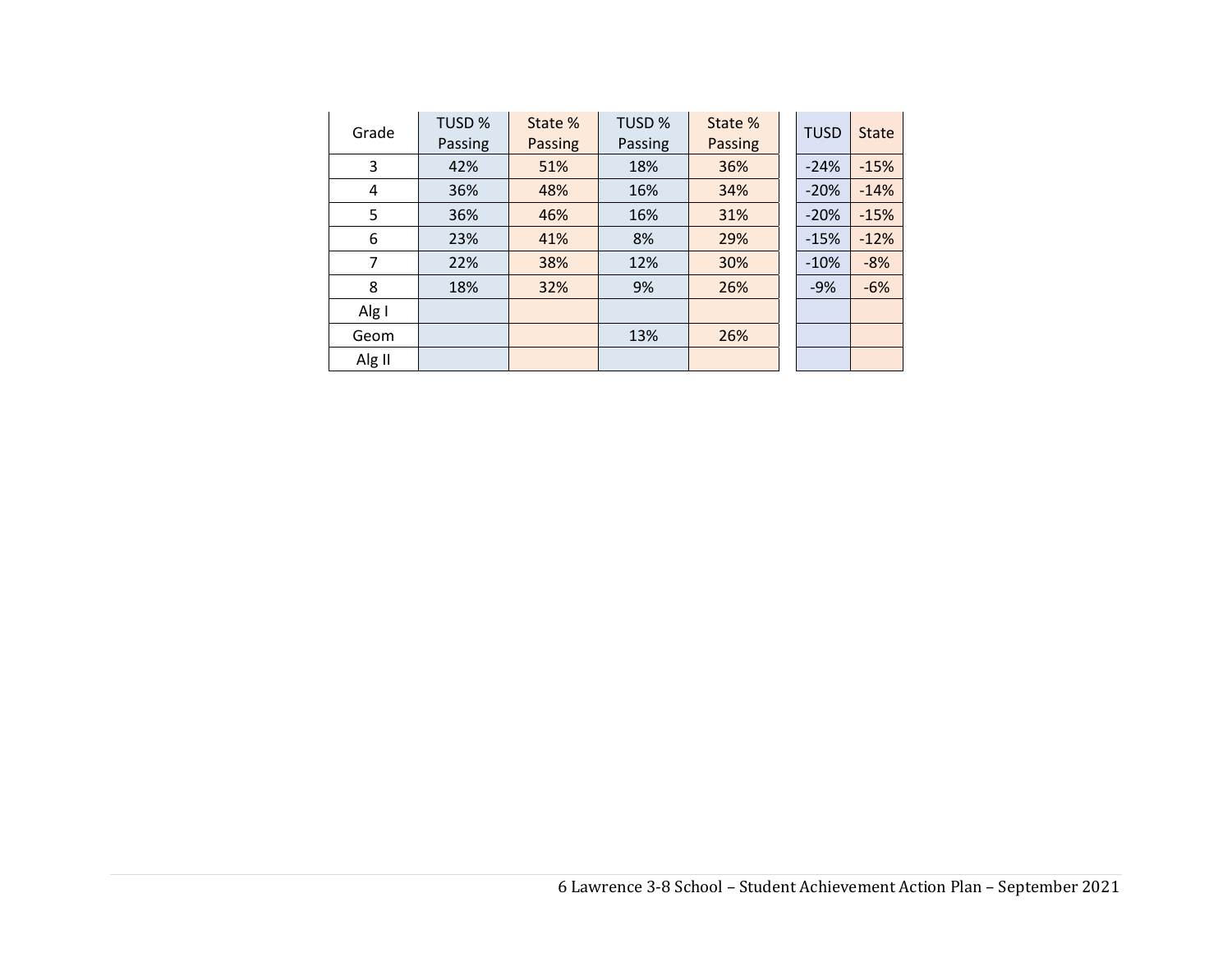#### **3 Years of AzMERIT Percent Proficiency by Grade**

|                                                                           | 3 Years of AzMERIT Math Percent Proficiency by Grade |                                   |                                              |                  |                                         |            |                            |                  |                    |                               |                                        |                      |                             |               |                          |                                            |                               |                      |
|---------------------------------------------------------------------------|------------------------------------------------------|-----------------------------------|----------------------------------------------|------------------|-----------------------------------------|------------|----------------------------|------------------|--------------------|-------------------------------|----------------------------------------|----------------------|-----------------------------|---------------|--------------------------|--------------------------------------------|-------------------------------|----------------------|
|                                                                           | $\mathsf m$<br>$\mathfrak{\dot{5}}$<br>2017          | $\overline{a}$<br>Gr.<br>2017     | $\mathsf{L}$<br>$\mathfrak{\dot{5}}$<br>2017 | 6<br>2017 Gr.    | $\overline{\phantom{a}}$<br>2017 Gr.    | 2017 Gr. 8 | $\mathsf{c}$<br>Ġ.<br>2018 | 4<br>2018 Gr.    | LO.<br>Gr.<br>2018 | 2018 Gr. 6                    | $\overline{ }$<br>2018 Gr.             | $\infty$<br>2018 Gr. | $\mathbf{c}$<br>2019 Gr.    | 4<br>2019 Gr. | 5<br>2019 Gr.            | 6<br>Gr.<br>2019                           | Gr. 7<br>2019                 | $\infty$<br>2019 Gr. |
| State Avg                                                                 | 47%                                                  | 47%                               | 47%                                          | 41%              | 34%                                     | 29%        | 53%                        | 47%              | 47%                | 43%                           | 36%                                    | 31%                  | 51%                         | 48%           | 46%                      | 41%                                        | 38%                           | 32%                  |
| District Avg                                                              | 39%                                                  | 36%                               | 38%                                          | 21%              | 20%                                     | 13%        | 43%                        | 36%              | 37%                | 24%                           | 20%                                    | 21%                  | 42%                         | 36%           | 36%                      | 23%                                        | 22%                           | 18%                  |
| Lawrence                                                                  | 12%                                                  | 24%                               | 6%                                           | 8%               | 2%                                      | 2%         | 18%                        | 8%               | 8%                 | 11%                           | 4%                                     | 8%                   | 6%                          | 6%            | 2%                       | 14%                                        | 3%                            | 2%                   |
| 3 Years of AzMERIT ELA Percent Proficiency by Grade                       |                                                      |                                   |                                              |                  |                                         |            |                            |                  |                    |                               |                                        |                      |                             |               |                          |                                            |                               |                      |
|                                                                           | $\mathsf{m}$<br>Ġ.<br>2017                           | 4<br>$\mathfrak{\dot{5}}$<br>2017 | S<br>$\mathfrak{\dot{5}}$<br>2017            | 6<br>Ġŕ.<br>2017 | $\overline{\phantom{a}}$<br>Gr.<br>2017 | 2017 Gr. 8 | $\mathsf{c}$<br>Ġ.<br>2018 | 4<br>Ğŕ.<br>2018 | S<br>Ġ.<br>2018    | $\mathbf \omega$<br>Ġ<br>2018 | $\overline{\phantom{a}}$<br>Ġ.<br>2018 | $\infty$<br>2018 Gr. | $\mathsf{m}$<br>Gr.<br>2019 | 4<br>2019 Gr. | $\mathsf{S}$<br>2019 Gr. | $\mathbf \omega$<br>$\mathsf{G}$ .<br>2019 | $\overline{ }$<br>Gr.<br>2019 | $\infty$<br>2019 Gr. |
| State Avg                                                                 | 43%                                                  | 48%                               | 44%                                          | 41%              | 44%                                     | 34%        | 44%                        | 47%              | 48%                | 39%                           | 45%                                    | 39%                  | 46%                         | 51%           | 52%                      | 42%                                        | 41%                           | 38%                  |
| District Avg                                                              | 34%                                                  | 37%                               | 32%                                          | 26%              | 30%                                     | 21%        | 35%                        | 38%              | 37%                | 23%                           | 31%                                    | 24%                  | 38%                         | 40%           | 43%                      | 27%                                        | 26%                           | 24%                  |
| Lawrence                                                                  | 18%                                                  | 25%                               | 13%                                          | 8%               | 9%                                      | 9%         | 10%                        | 22%              | 13%                | 11%                           | 11%                                    | 10%                  | 3%                          | 18%           | 16%                      | 16%                                        | 15%                           | 12%                  |
| 2018-19 AzMERIT Percent Proficiency<br><b>Broken Out by USP Ethnicity</b> |                                                      |                                   |                                              |                  |                                         |            |                            |                  |                    |                               |                                        |                      |                             |               |                          |                                            |                               |                      |
| <b>USP Ethnicity</b>                                                      | Math                                                 | <b>ELA</b>                        |                                              |                  |                                         |            |                            |                  |                    |                               |                                        |                      |                             |               |                          |                                            |                               |                      |
| White                                                                     | 0%                                                   | 25%                               |                                              |                  |                                         |            |                            |                  |                    |                               |                                        |                      |                             |               |                          |                                            |                               |                      |
| African Am.                                                               | <b>NA</b>                                            | <b>NA</b>                         |                                              |                  |                                         |            |                            |                  |                    |                               |                                        |                      |                             |               |                          |                                            |                               |                      |
| Hispanic                                                                  | 6%                                                   | 18%                               |                                              |                  |                                         |            |                            |                  |                    |                               |                                        |                      |                             |               |                          |                                            |                               |                      |
| Native Am.                                                                | 5%                                                   | 9%                                |                                              |                  |                                         |            |                            |                  |                    |                               |                                        |                      |                             |               |                          |                                            |                               |                      |
| Asian-Pl                                                                  | <b>NA</b>                                            | <b>NA</b>                         |                                              |                  |                                         |            |                            |                  |                    |                               |                                        |                      |                             |               |                          |                                            |                               |                      |
| Multi-Racial                                                              | <b>NA</b>                                            | <b>NA</b>                         |                                              |                  |                                         |            |                            |                  |                    |                               |                                        |                      |                             |               |                          |                                            |                               |                      |
| All                                                                       | 5%                                                   | 14%                               |                                              |                  |                                         |            |                            |                  |                    |                               |                                        |                      |                             |               |                          |                                            |                               |                      |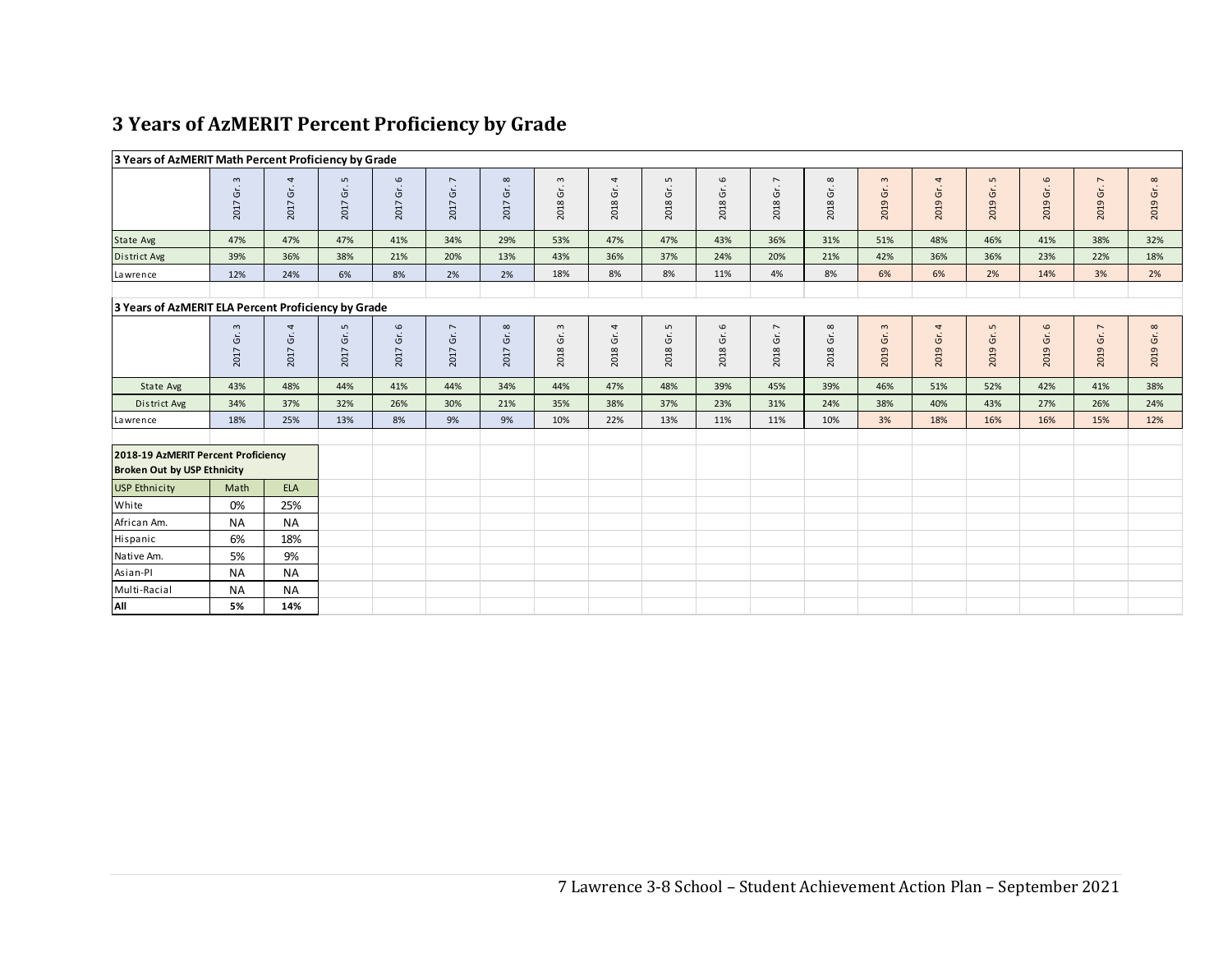### **A. GAPS IN STUDENT OUTCOMES**

Based on data analysis, Lawrence 3-8 has identified the following gaps in areas of student outcomes. For each, Lawrence 3-8 provides a description of the gaps, including the desired state, the current reality, and an explanation of the identified gaps.

### **Achievement Gap is heavily influenced by SES**

The persistence of the achievement gap between White students compared to African American and Latino students has been an ongoing and perplexing issue in school improvement. Studies such as Reardon & Portilla (2016) and von Hippel et al., (2018) have demonstrated that academic achievement gaps are established at kindergarten entry, are heavily influenced by SES, and remain stable across schooling.

Since the 1970's, schools have shown little or no progress in closing the academic gap in test score performance. (Stiefel et al., 2006) The continuing focus on this issue undermines our faith in public education to provide all students with an equitable and quality education. Confounding this issue is the assumption that academic advancement is based primarily on individual ability or achievement. This assumption appears to confirm implicitly that the capability and motivation of students of color, especially African American students, is somehow lacking. To the extent that people assume that the achievement gap is evidence of the limited academic capabilities and outcomes among students of color feeds implicit (and explicit) racism that permeates American society and schooling today. (Hawley &Freitas 2020, unpublished paper.) Many studies over the last two decades have argued that poverty continues to be the primary catalyst for the achievement gap and confirm Sean Reardon's recent statement (2019) that the racial "achievement gap" in standardized-test scores shouldn't be considered a racial gap at all…Instead, it's more accurate to call it a "poverty gap."'

### **1. ELA & MATH**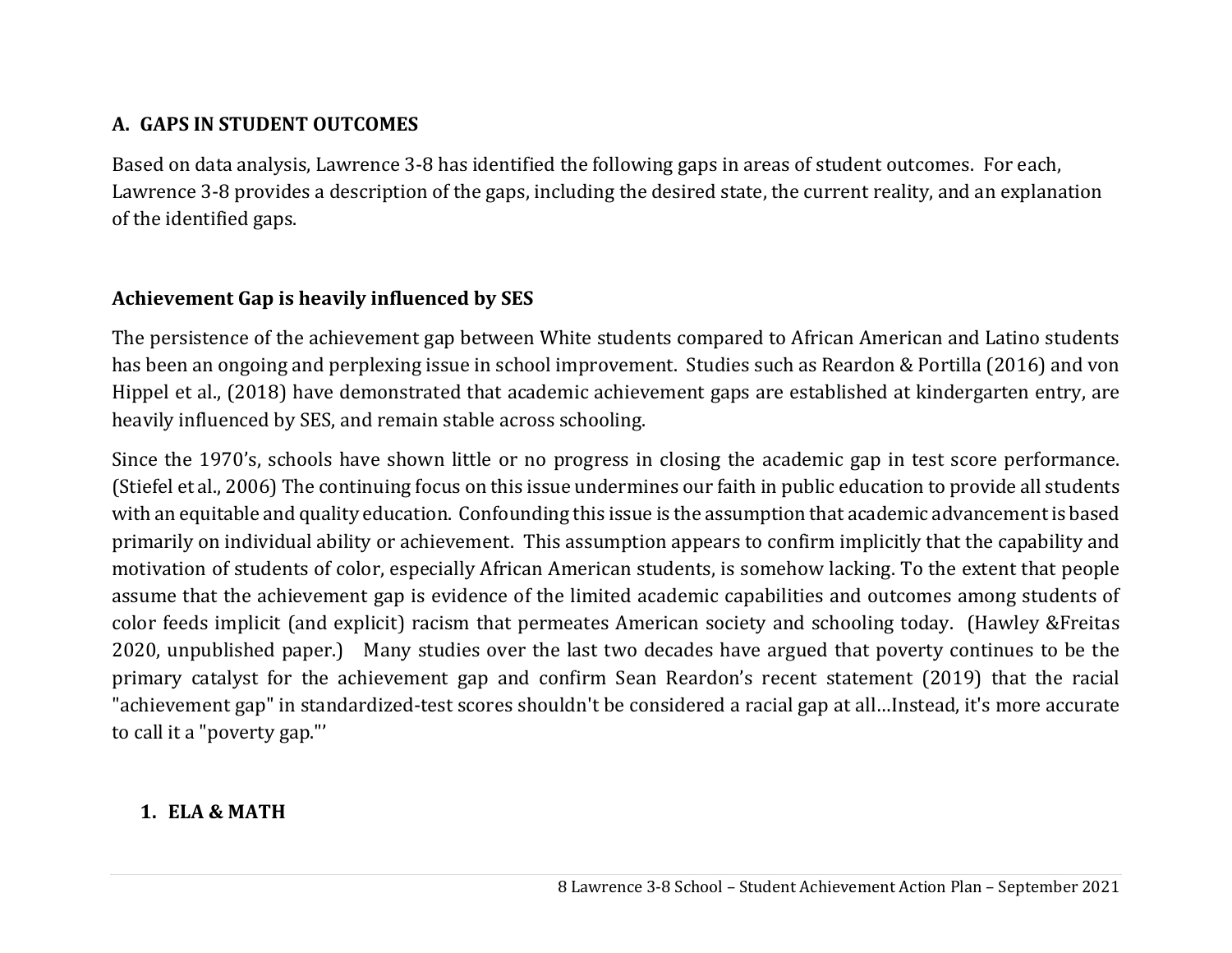#### *Data Source:*

 $\bullet$ *TUSD Pre ‐Test and TUSD Post Test and Arizona State Assessment*

#### **Current Reality** (2018-19) AzMerit-ELA:

- $\bullet$ *3rd grade: 3 % in comparison to the State average of 46%*
- $\bullet$ *4th grade: 18% in comparison to the State average of 51%*
- $\bullet$ *5th grade: 16% in comparison to the State average of 52%*
- $\bullet$ *6th grade: 16% in comparison to the State average of 42%*
- $\bullet$ *7th grade: 15% in comparison to the State average of 41%*
- *8th grade: 12% in comparison to the State average of 38%*

#### **Current Reality** (20-21) District Benchmark-ELA:

- $\bullet$ *3rd grade: 40% proficient*
- $\bullet$ *4th grade: 19.2% proficient*
- $\bullet$ *5th grade: 5.6% proficient*
- $\bullet$ *6th grade: 20.8% proficient*
- $\bullet$ *7th grade: 9.5%, proficient*
- *8th grade: 18.5% proficient*

### **Desired State:**

- To increase Lawrence's ELA proficiency to match or exceed State average in the next ten years.
- $\bullet$ Lawrence wants to eliminate gaps between racial and ethnic groups within the next ten years.

#### *Data Source:*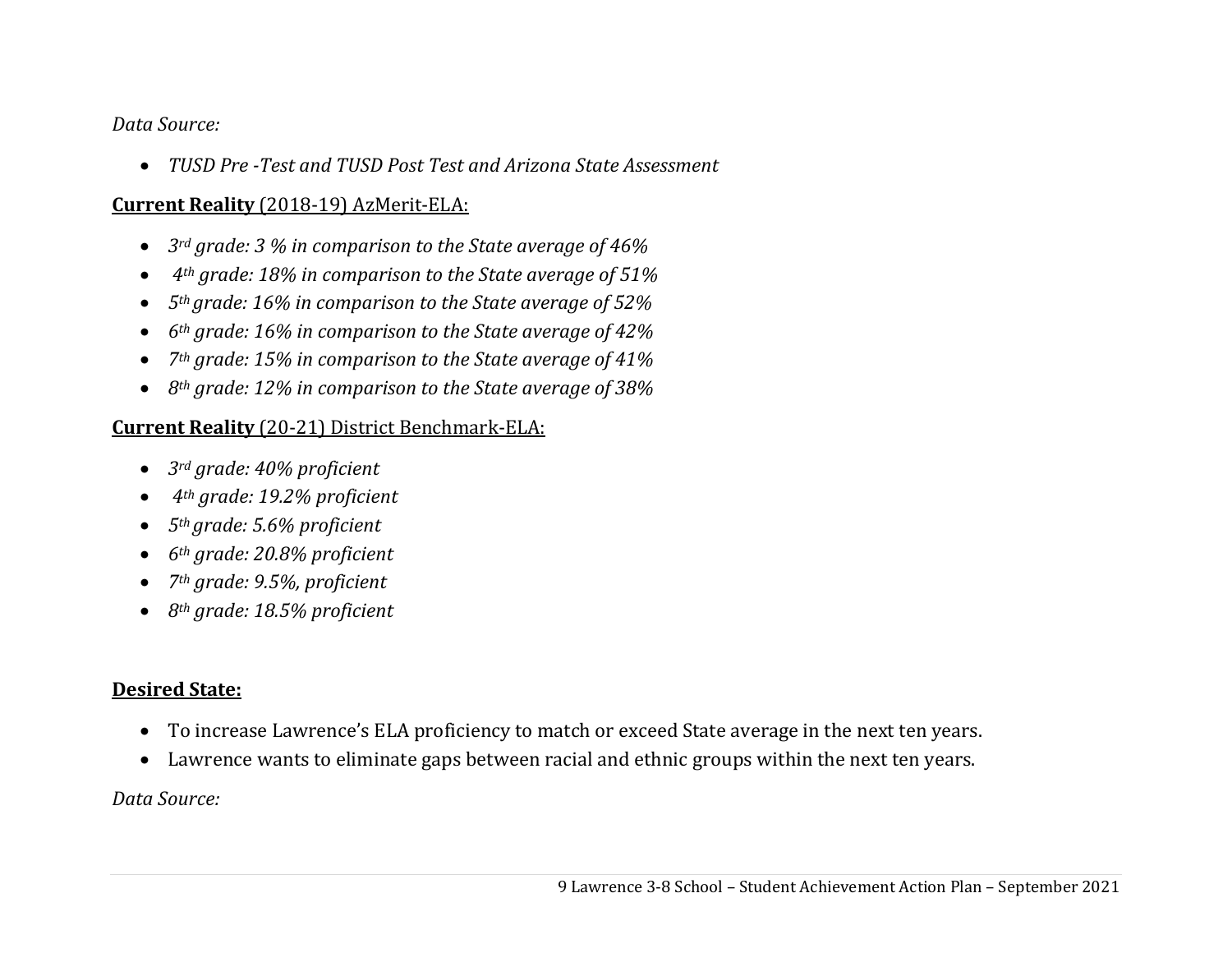*AZ merit, quarterly benchmarks for Math*

## **Current Reality**(18-19) AzMerit Math:

- $\bullet$ *3rd grade: 8% in comparison to the State average of 31%*
- $\bullet$ *4th grade: 6% in comparison to the State average of 48%*
- $\bullet$ *5th grade: 2% in comparison to the State average of 46%*
- $\bullet$ *6th grade: 14% in comparison to the State average of 41%*
- $\bullet$ *7th grade: 3% in comparison to the State average of 38%*
- *8th grade: 2% in comparison to the State average of 32%*

## **Current Reality(**20-21) Benchmark-Math:

- $\bullet$ *3rd grade: 0%*
- $\bullet$ *4th grade: 3.2%,*
- 0 *5th grade: 10%,*
- $\bullet$ *6th grade: 30%,*
- $\bullet$ *7th grade: 0%,*
- *8th grade: 5.6%*

**Desired State:** To increase Lawrence's Math proficiency to match or exceed State average in the next ten years.

Lawrence wants to eliminate gaps between racial and ethnic groups within the next ten years.

**Gap:** The majority of Lawrence students are not proficient in ELA and Math. The need increases when reviewing our subgroup data for Native American, Hispanic, Exceptional Education, Economically Disadvantaged and ELL subgroups.

 The gap between Hispanic and White students in ELA is 7%. There is a 6% gap between White and Hispanic students.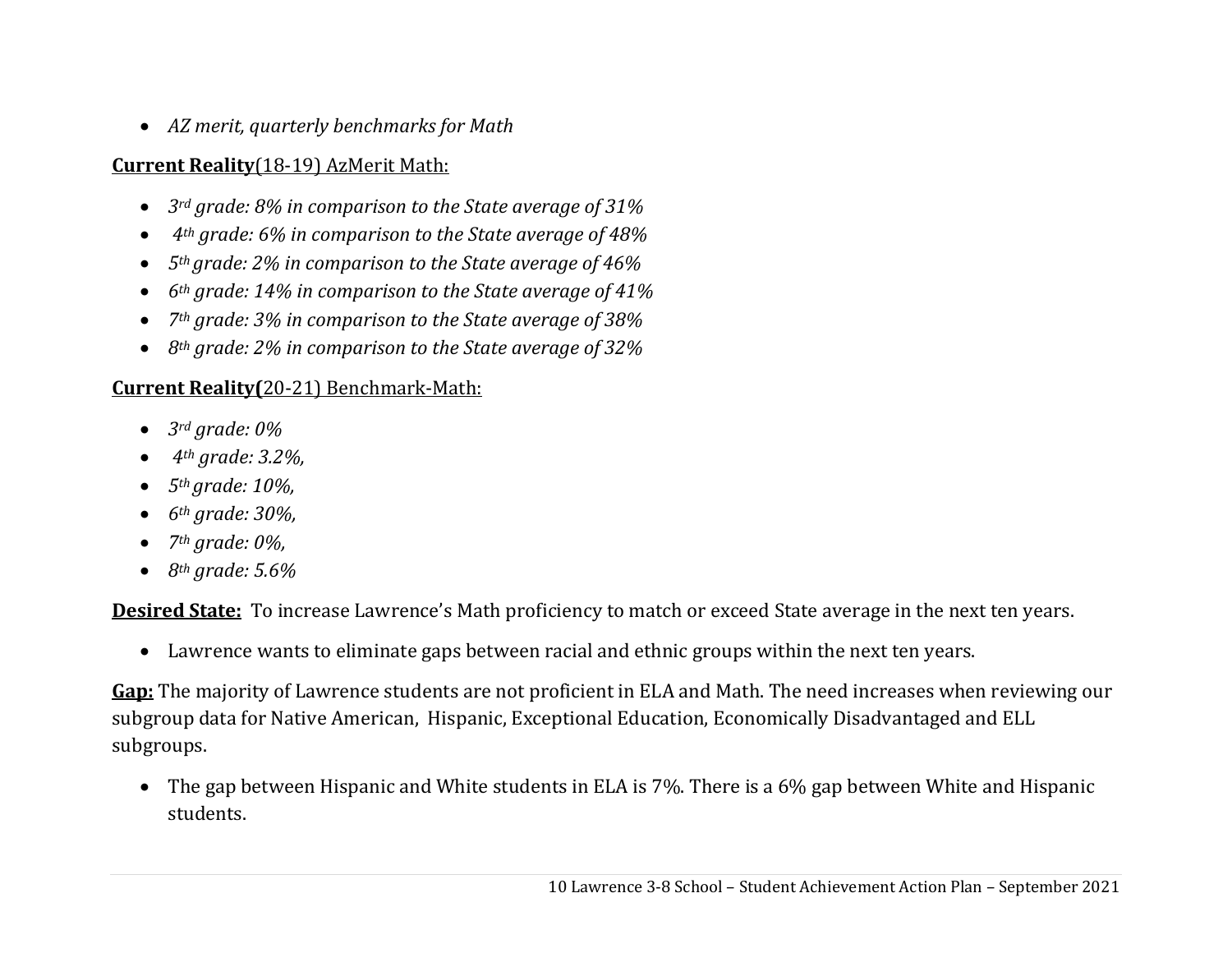Lawrence does not have an African American student body at this time.

#### **B. SMART Improvement Goals**

Based on gaps identified in section A, above, Lawrence 3-8 developed SMART improvement goals designed to move Lawrence 3-8 students from the current reality to the desired state.

- *1. Improvement Goal 1: Lawrence will u*se Short Cycle Assessments to drive instruction and interventions in ELA and Math.
- *2. Improvement Goal 2: ELA* scores will improve by at minimum 3% by the end of 2021-2022.
- *3. Improvement Goal 3: Math* Scores will improve by at minimum 3% by the end of 2021-2022.
- *4. Improvement Goal 4: Subgroup Achievement Goals\** By 2024-25, the achievement gap between White students and African American students will be reduced by 3% in ELA and Math as measured on the state assessment

By 2024-25, the achievement gap between White students and Hispanic students will be reduced by 3% in ELA and Math as measured on the state assessment

\*Sub-group membership for African American and White students is very low at this school indicating that the scores of a few *students in either group could dramatically impact sub‐group performance percent on state testing.*

### **C. MOST EFFECTIVE AND FEASIBLE EVIDENCE‐BASED STRATEGIES**

After analyzing gaps and goals, Lawrence 3-8 reviewed multiple evidence-based strategies and assessed each for potential for effectiveness and feasibility. Achievement of the goals from section B, above, will be supported by the most effective and feasible evidence-based strategies, below.

### *1. Improvement Goal: ELA*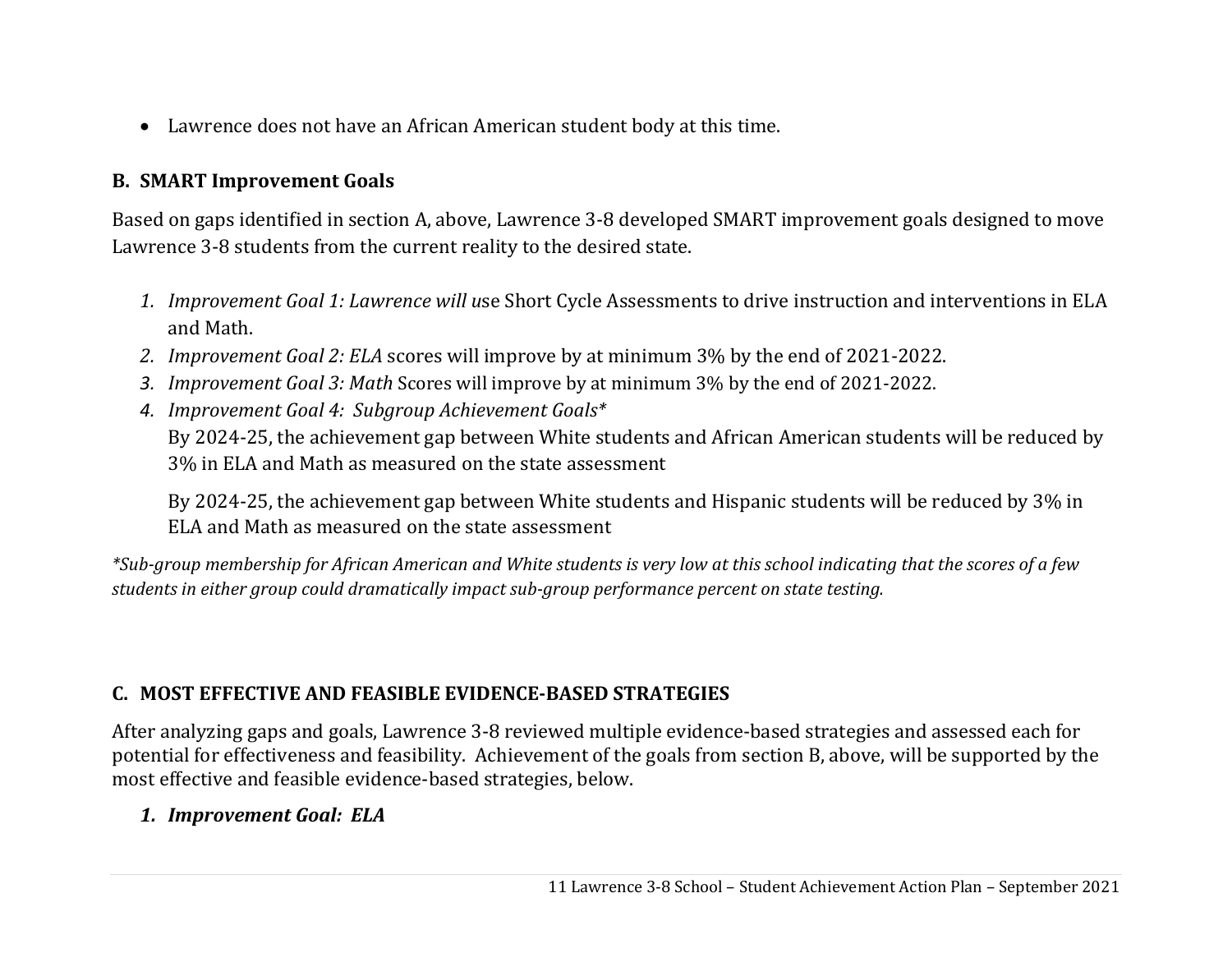**Strategy 1a:** In Elementary, daily interventions in each grade level using the results of weekly Benchmark Advance assessments to determine reteach groupings and IXL to reduce student deficits.

**Strategy 1b**: In Middle School, weekly small group interventions for every student based on IXL groupings to increase overall reading level.

#### *2. Improvement Goal: Math*

**Strategy 2a:** In Elementary, strategic interventions in each grade level using the results of Eureka mid-module assessments to determine reteach groupings and IXL to reduce student deficits. **Strategy 2b:** In Middle School, weekly small group interventions for every student based on IXL groupings to increase overall reading level and reduce student deficits.

# *3. Improvement Goal: Subgroup Achievement (Native American, Hispanic, ELL, and Ex. Ed. and Economically Disadvantaged Students)*

**Strategy 3a:** In Elementary, Math Interventionist, CSP, and teachers will participate in Professional Development on the use of West Ed's evidenced-based Math Pathways and Pitfalls lesson and strategies and have time to use data, plan, observe, and reflect on lessons in order to enhance instruction for all students. **Strategy 3b:** In Middle School, RTI Math Teachers and CSP will participate in Professional Development on the use of West Ed's evidenced-based Math Pathways and Pitfalls lesson and strategies and have time to use data, plan, observe, and reflect on lessons in order to enhance instruction for all students.

**Strategy 3c**: In Elementary and Middle School, reading interventionists and CSP participate in professional development provided by Empower, in order to provide quality interventions during the academic school day for targeted students, based on data from short-cycle assessments.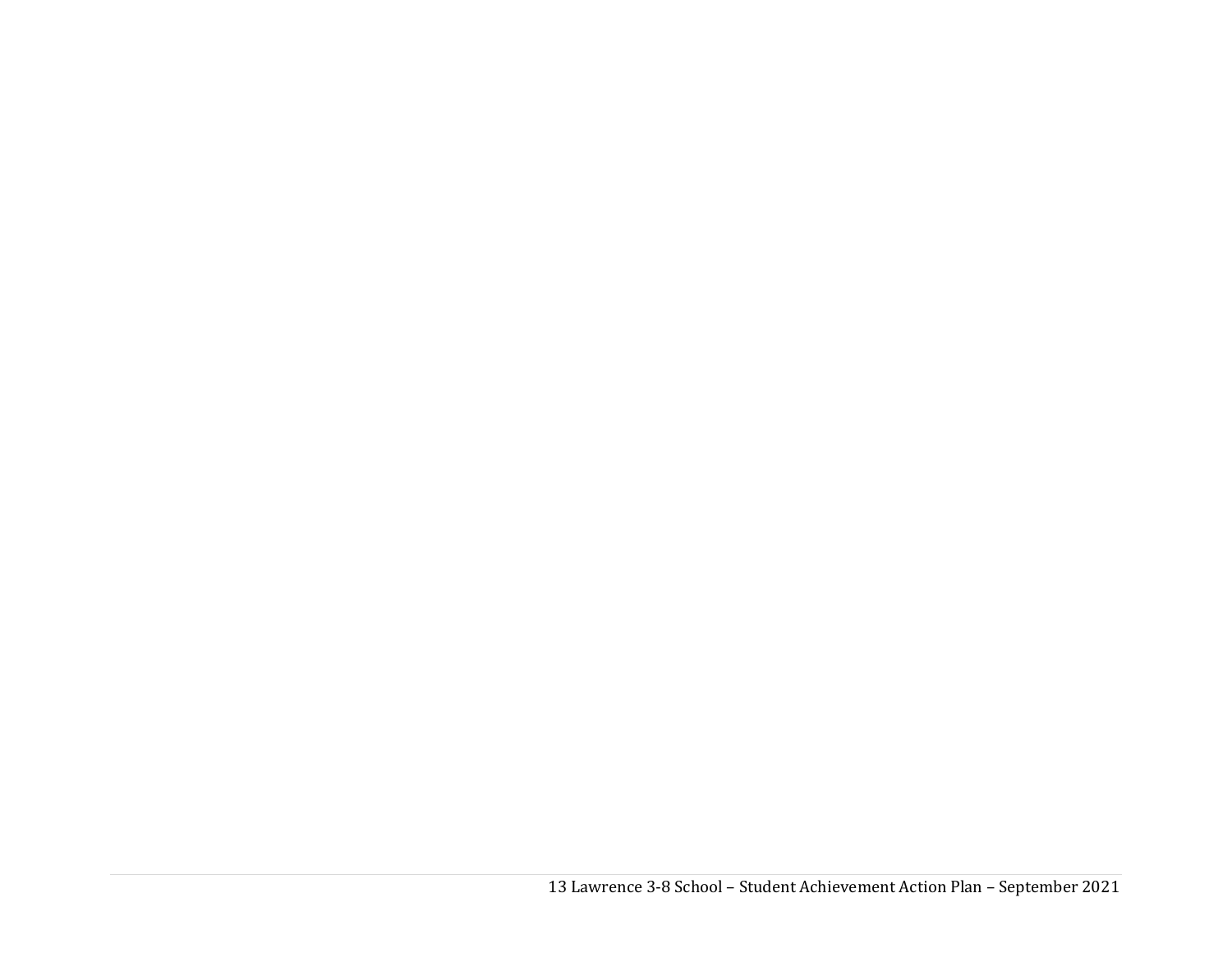# **D. ACTION STEPS TO IMPLEMENT & MONITOR STRATEGIES**

Below are detailed implementation and monitoring tasks for each evidence-based strategy, including persons responsible, timelines, and needed resources.

#### *1. Improvement Goal: ELA*

Strategy 1a:

| <b>Tasks to Implement Strategy</b>                             | Person(s) to Carry                    | <b>Timeline/Target</b>                                                                                | <b>Resources</b>                                                                                                 |
|----------------------------------------------------------------|---------------------------------------|-------------------------------------------------------------------------------------------------------|------------------------------------------------------------------------------------------------------------------|
|                                                                | <b>Out Tasks</b>                      | <b>Dates</b>                                                                                          | <b>Needed</b>                                                                                                    |
| Administer Short Cycle Assessments as per<br>district calendar | All Elementary ELA<br><b>Teachers</b> | Sep 10<br>Oct 1<br>Oct 29<br><b>Nov 19</b><br>Dec 10<br>Jan $14$<br>Feb 4<br>Mar 4<br>Apr 1<br>May 13 | Access to<br>Benchmark<br>Advance and IXL<br>as provided by<br>district<br>Small group time<br>in daily schedule |
| <b>Tasks to Monitor, Assess, and Adjust</b>                    | Person(s) to Carry                    | <b>Timeline/Target</b>                                                                                | <b>Resources</b>                                                                                                 |
|                                                                | <b>Out Tasks</b>                      | <b>Dates</b>                                                                                          | <b>Needed</b>                                                                                                    |
| Data digs                                                      | All Elementary ELA<br>teachers, CSP   | Once per week                                                                                         | Access to results<br>in Benchmark<br>Advance<br><b>IXL</b>                                                       |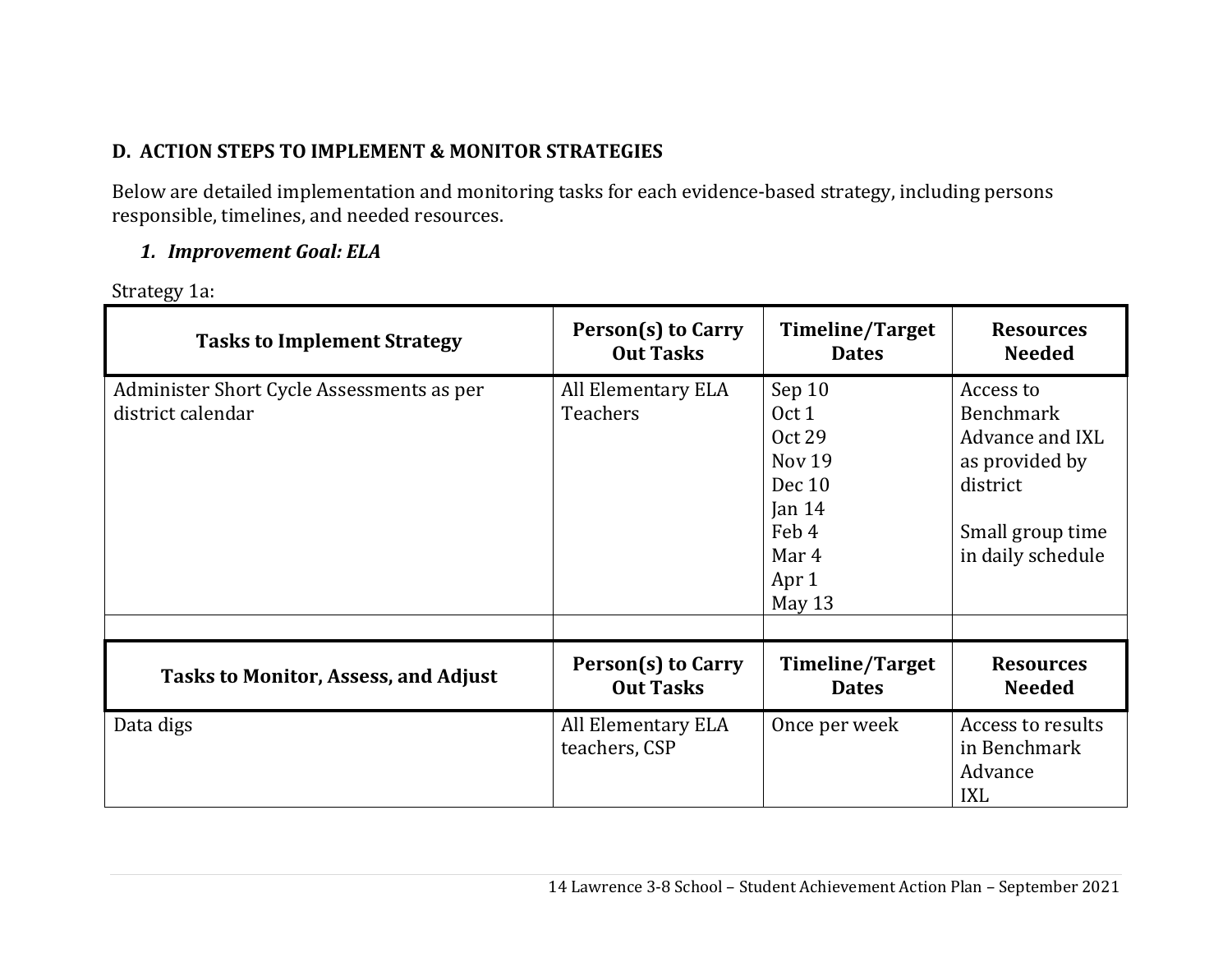| Plan for reteach groups | All Elementary ELA    | Weekly | <b>Benchmark</b> |
|-------------------------|-----------------------|--------|------------------|
|                         | reachers <sub>-</sub> |        | Advance, IXL     |

Strategy 1b:

| <b>Tasks to Implement Strategy</b>                                                                                                               | Person(s) to Carry<br><b>Out Tasks</b>           | <b>Timeline/Target</b><br><b>Dates</b>                                                            | <b>Resources</b><br><b>Needed</b> |
|--------------------------------------------------------------------------------------------------------------------------------------------------|--------------------------------------------------|---------------------------------------------------------------------------------------------------|-----------------------------------|
| The Reading Interventionist is essential to<br>supporting student achievement by supporting<br>Tier II and Tier III interventions.               | Reading<br>Interventionist                       | July 2021-May<br>2022                                                                             | Personnel Hired                   |
| Develop schedule to allow interventions every<br>week in every Middle School ELA class                                                           | CSP, Reading<br>Interventionist                  | August 15                                                                                         | <b>Master Schedule</b>            |
| Administer IXL Snapshot<br>Monitor & Evaluate-Monthly walkthrough                                                                                | <b>ELA Teachers</b><br>LEA, Principal, CSP       | Aug 27<br>Sep 24<br>Nov <sub>5</sub><br>Dec 14<br>Jan $28$<br>Mar 10<br>May 13<br>August 2021-May | Access to IXL                     |
| observations with ongoing coaching and feedback<br>from leadership teams as well as quarterly data<br>reflections on all students and subgroups. |                                                  | 2022                                                                                              |                                   |
| <b>Tasks to Monitor, Assess, and Adjust</b>                                                                                                      | Person(s) to Carry<br><b>Out Tasks</b>           | <b>Timeline/Target</b><br><b>Dates</b>                                                            | <b>Resources</b><br><b>Needed</b> |
| Weekly review of IXL groupings to determine<br>small groups                                                                                      | ELA Teachers,<br>Reading<br>Interventionist, CSP | Weekly                                                                                            | Access to IXL                     |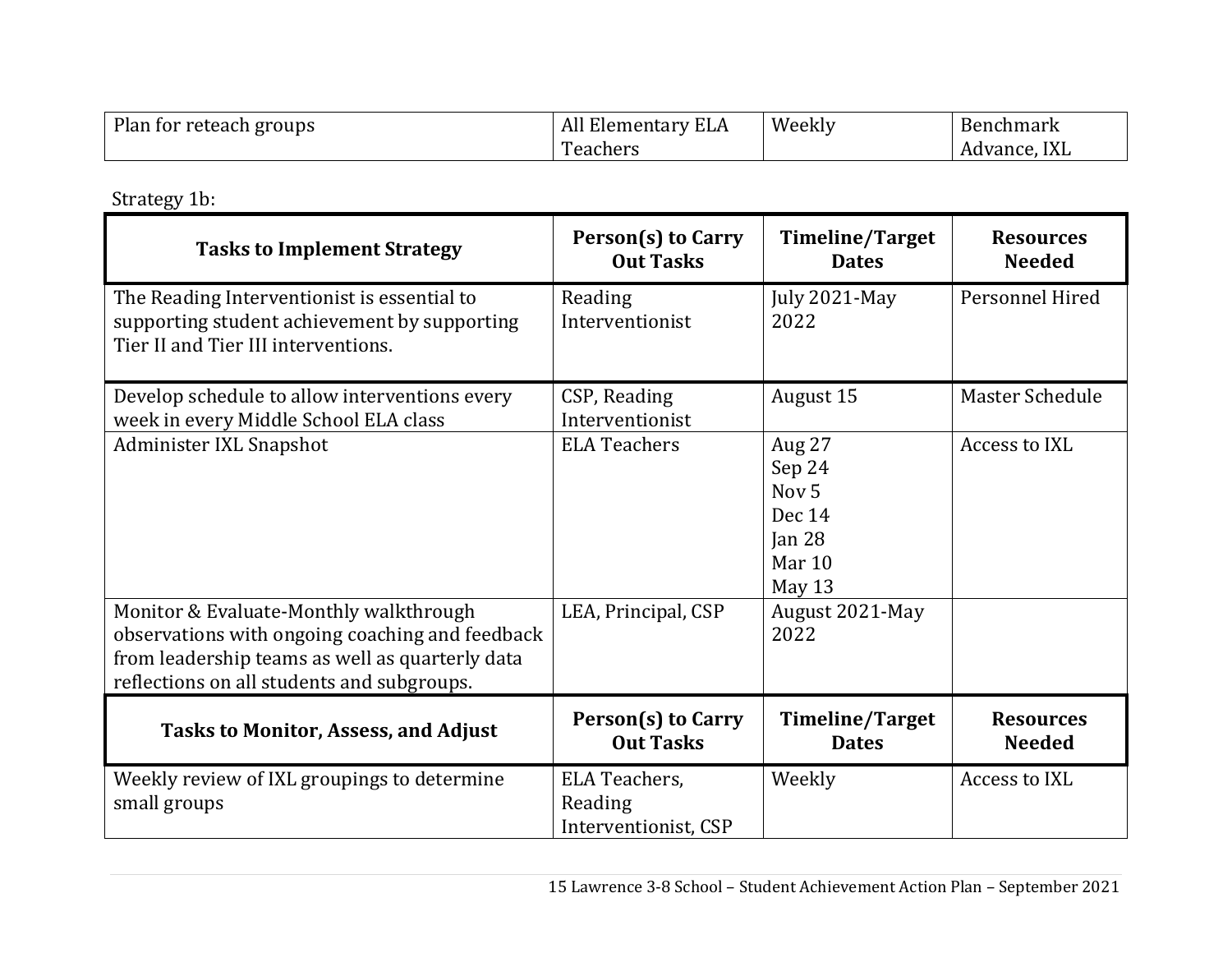# Strategy 1c:

| <b>Tasks to Implement Strategy</b>                        | <b>Person(s) to Carry</b><br><b>Out Tasks</b> | <b>Timeline/Target</b><br><b>Dates</b>                                                | <b>Resources</b><br><b>Needed</b> |
|-----------------------------------------------------------|-----------------------------------------------|---------------------------------------------------------------------------------------|-----------------------------------|
| Targeted reading interventions for IXL for<br>grades 3-8. | CSP and ELA Teachers                          | Every 2/3 Weeks-<br>Recommendations<br>given to teachers<br>for student<br>completion | Access to IXL                     |
|                                                           |                                               |                                                                                       |                                   |
| <b>Tasks to Monitor, Assess, and Adjust</b>               | Person(s) to Carry<br><b>Out Tasks</b>        | <b>Timeline/Target</b><br><b>Dates</b>                                                | <b>Resources</b><br><b>Needed</b> |
| Review IXL data to determine areas of greatest            | ELA teachers, CSP,                            | Weekly                                                                                | Access to IXL                     |
| need                                                      | Reading                                       |                                                                                       |                                   |
|                                                           | Interventionist                               |                                                                                       |                                   |
| Small group schedule based on needs                       | ELA teachers, CSP,                            | Weekly                                                                                | Access to IXL                     |
|                                                           | Reading                                       |                                                                                       |                                   |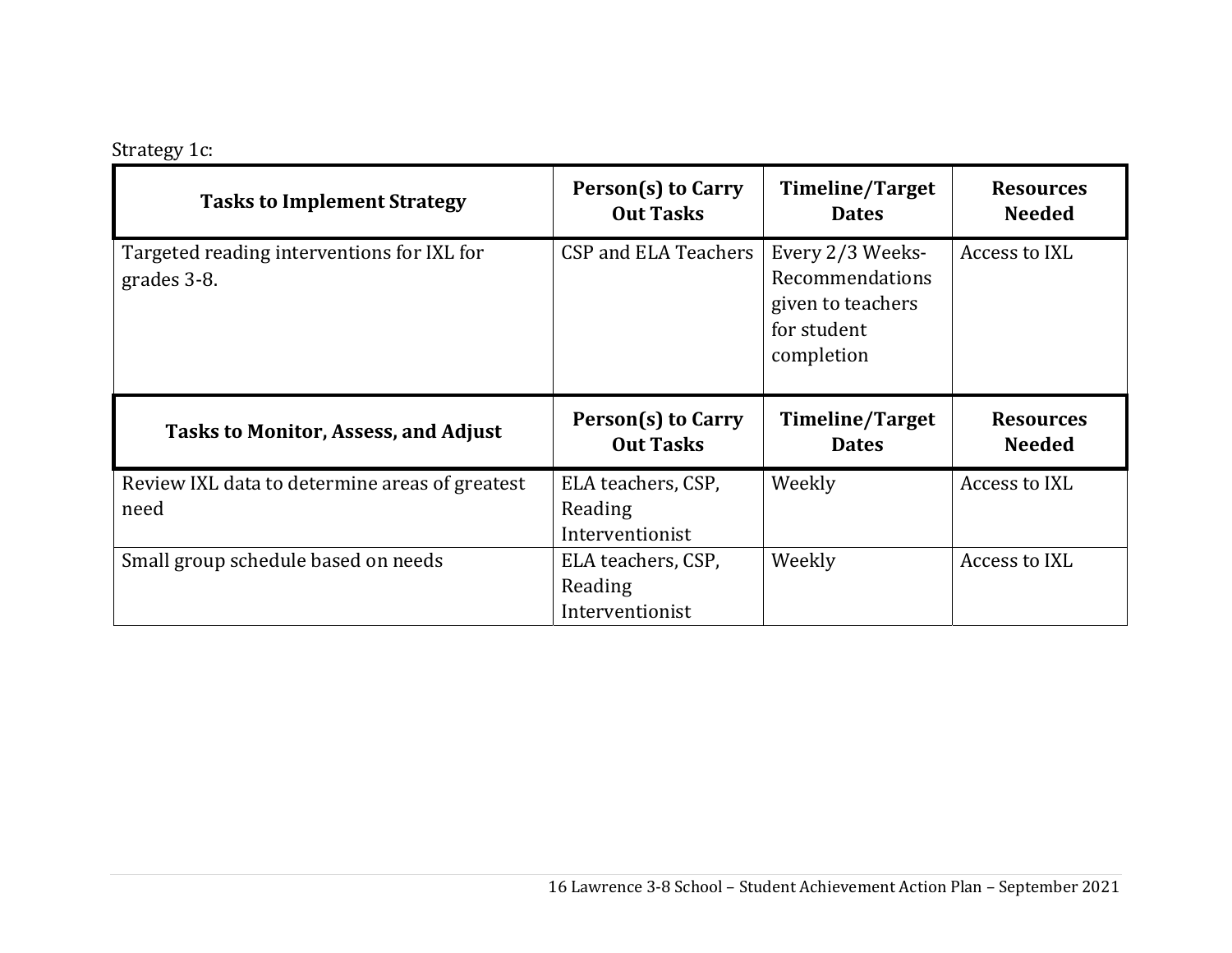# *2. Improvement Goal: Math*

# Strategy 2a:

| <b>Tasks to Implement Strategy</b>                                                                                                                                                            | Person(s) to Carry                                                   | Timeline/Target         | <b>Resources</b>             |
|-----------------------------------------------------------------------------------------------------------------------------------------------------------------------------------------------|----------------------------------------------------------------------|-------------------------|------------------------------|
|                                                                                                                                                                                               | <b>Out Tasks</b>                                                     | <b>Dates</b>            | <b>Needed</b>                |
| The Math Interventionist is essential to support<br>student achievement by supporting Tier II and<br>Tier III interventions.                                                                  | Math Interventionist                                                 | July 2021-May<br>2022   | Personnel Hired              |
| Math Pathways & Pitfalls: Math interventionist<br>will work with students                                                                                                                     | CSP, Math<br>Interventionist,<br>Teachers: 3-8, and<br>support staff | July 2021-May<br>2022   | MPP Training and<br>Planning |
| Monitor & Evaluate-Monthly walkthrough<br>observations with ongoing coaching and<br>feedback from leadership teams as well as<br>quarterly data reflections on all students and<br>subgroups. | LEA, Principal. CSP                                                  | August 2021-May<br>2022 | None                         |
| <b>Tasks to Monitor, Assess, and Adjust</b>                                                                                                                                                   | Person(s) to Carry                                                   | <b>Timeline/Target</b>  | <b>Resources</b>             |
|                                                                                                                                                                                               | <b>Out Tasks</b>                                                     | <b>Dates</b>            | <b>Needed</b>                |
| Create weekly small groups based on highest                                                                                                                                                   | Math Interventionist,                                                | Quarterly               | <b>IXL Snapshot</b>          |
| need                                                                                                                                                                                          | <b>CSP</b>                                                           |                         | results                      |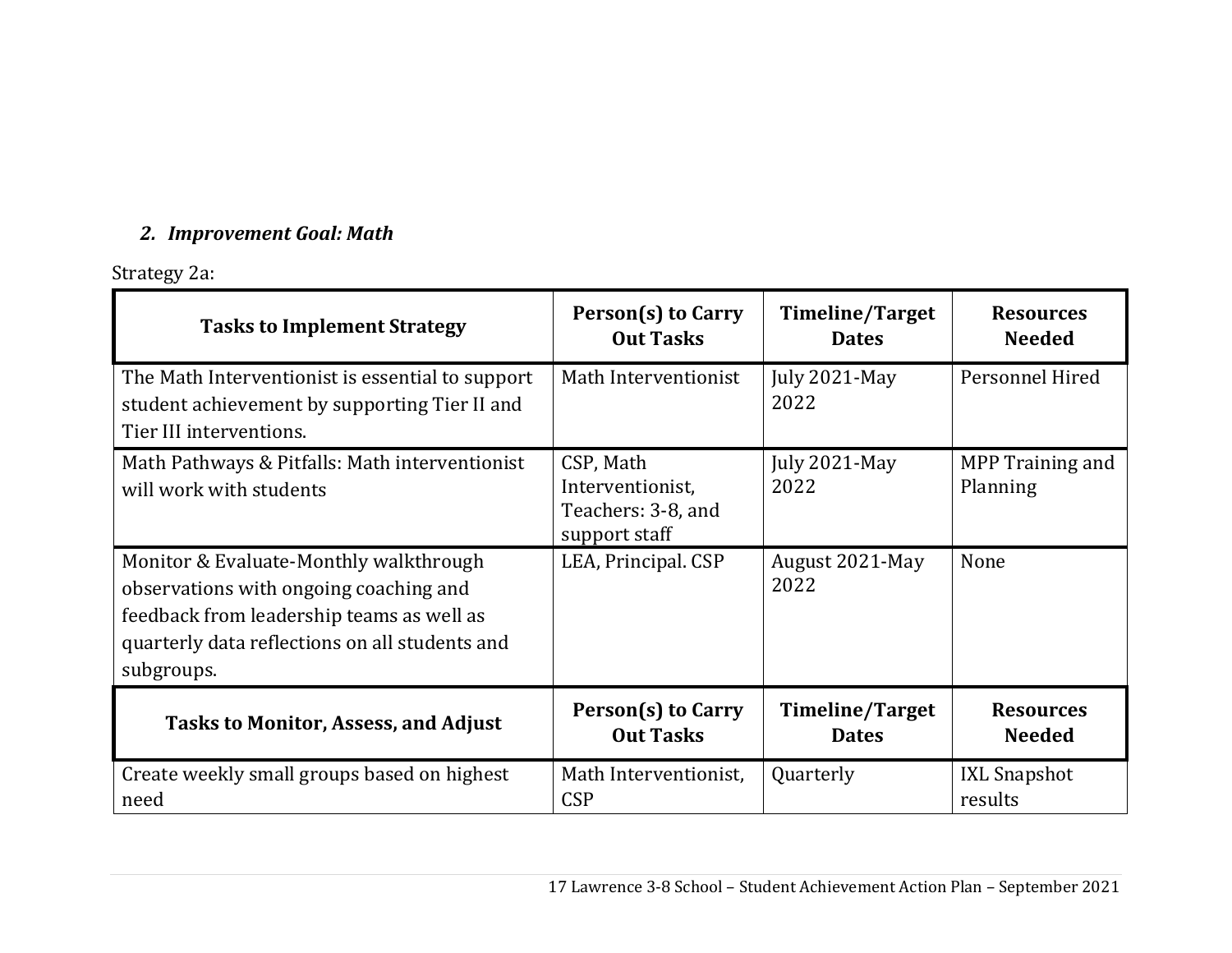| <b>Tasks to Implement Strategy</b>                     | <b>Person(s) to Carry</b><br><b>Out Tasks</b> | Timeline/Target<br><b>Dates</b>                                                    | <b>Resources</b><br><b>Needed</b> |
|--------------------------------------------------------|-----------------------------------------------|------------------------------------------------------------------------------------|-----------------------------------|
| Targeted interventions for IXL for grades 3-8.         | <b>CSP and Teachers</b>                       | Every 2/3 Weeks-<br>Recommendations<br>given to teachers for<br>student completion | Access to IXL                     |
| Administer IXL Snapshots                               | <b>Math Teachers</b>                          | Aug 27<br>Sep 24<br>Nov <sub>5</sub><br>Dec 14<br>Jan $28$<br>Mar 10<br>May 13     | Access to IXL                     |
| <b>Tasks to Monitor, Assess, and Adjust</b>            | Person(s) to Carry<br><b>Out Tasks</b>        | <b>Timeline/Target</b><br><b>Dates</b>                                             | <b>Resources</b><br><b>Needed</b> |
| Review IXL data to determine areas of greatest<br>need | Math teachers, CSP,<br>Math Interventionist   | Weekly                                                                             | Access to IXL                     |
| Small group schedule based on needs                    | Math teachers, CSP,<br>Math Interventionist   | Weekly                                                                             | Access to IXL                     |

Strategy 2c:

| <b>Tasks to Implement Strategy</b> | <b>Person(s) to Carry</b> | <b>Timeline/Target</b> | <b>Resources</b> |
|------------------------------------|---------------------------|------------------------|------------------|
|                                    | <b>Out Tasks</b>          | Dates                  | <b>Needed</b>    |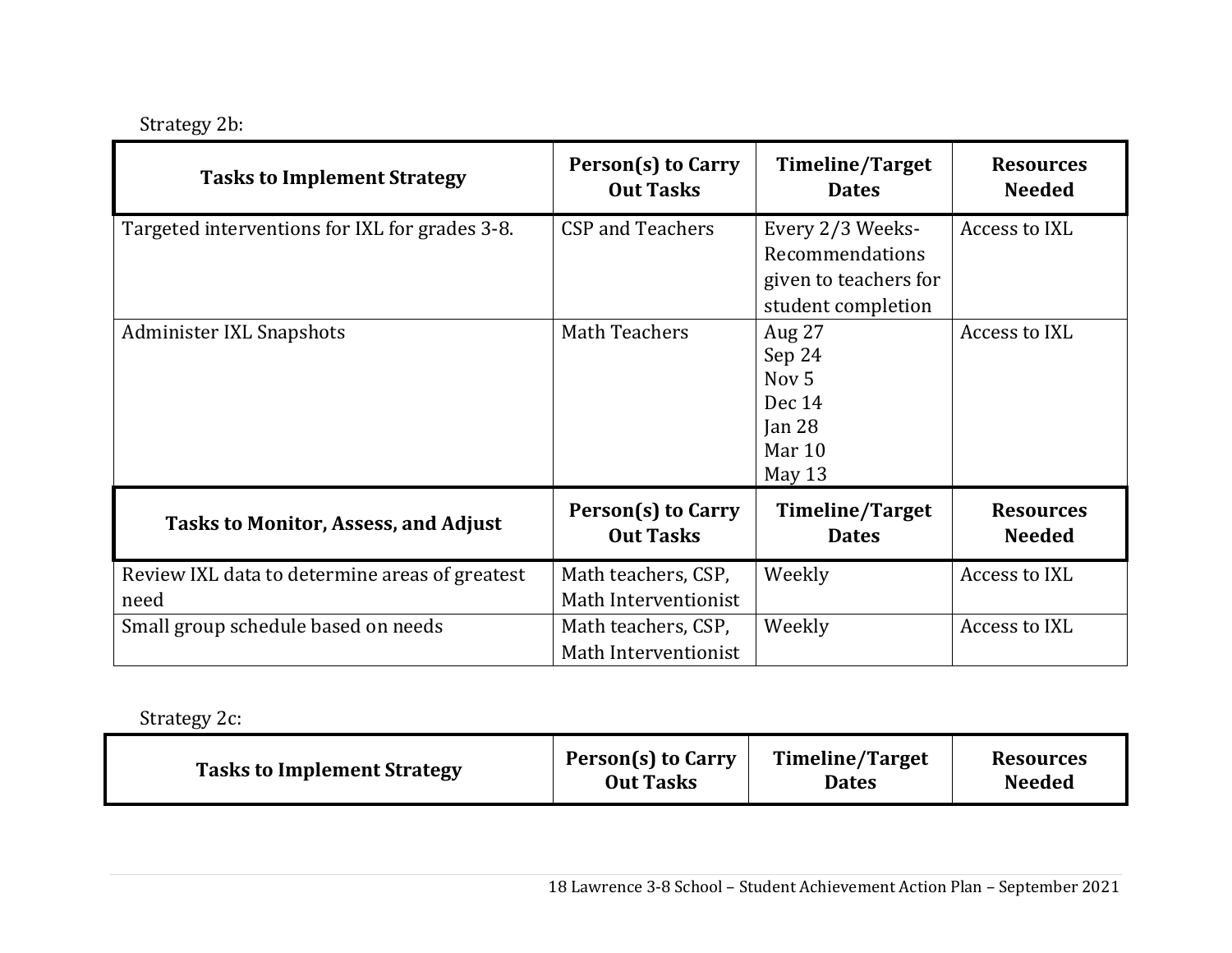| Administer Short Cycle Assessments as per<br>district calendar | All Elementary Math<br><b>Teachers</b> | Approx. bi-monthly<br>as per district<br>assessment schedule | Access to<br>Eureka/Great<br>Minds as<br>provided by<br>district<br>Small group time<br>in daily schedule |
|----------------------------------------------------------------|----------------------------------------|--------------------------------------------------------------|-----------------------------------------------------------------------------------------------------------|
| <b>Tasks to Monitor, Assess, and Adjust</b>                    | Person(s) to Carry<br><b>Out Tasks</b> | <b>Timeline/Target</b><br><b>Dates</b>                       | <b>Resources</b><br><b>Needed</b>                                                                         |
| Data digs                                                      | All Elementary Math<br>teachers, CSP   | Once per month                                               | Access to results<br>in Great Minds,<br><b>IXL</b>                                                        |
| Plan for reteach groups                                        | All Elementary Math                    | Weekly                                                       | Great Minds, IXL                                                                                          |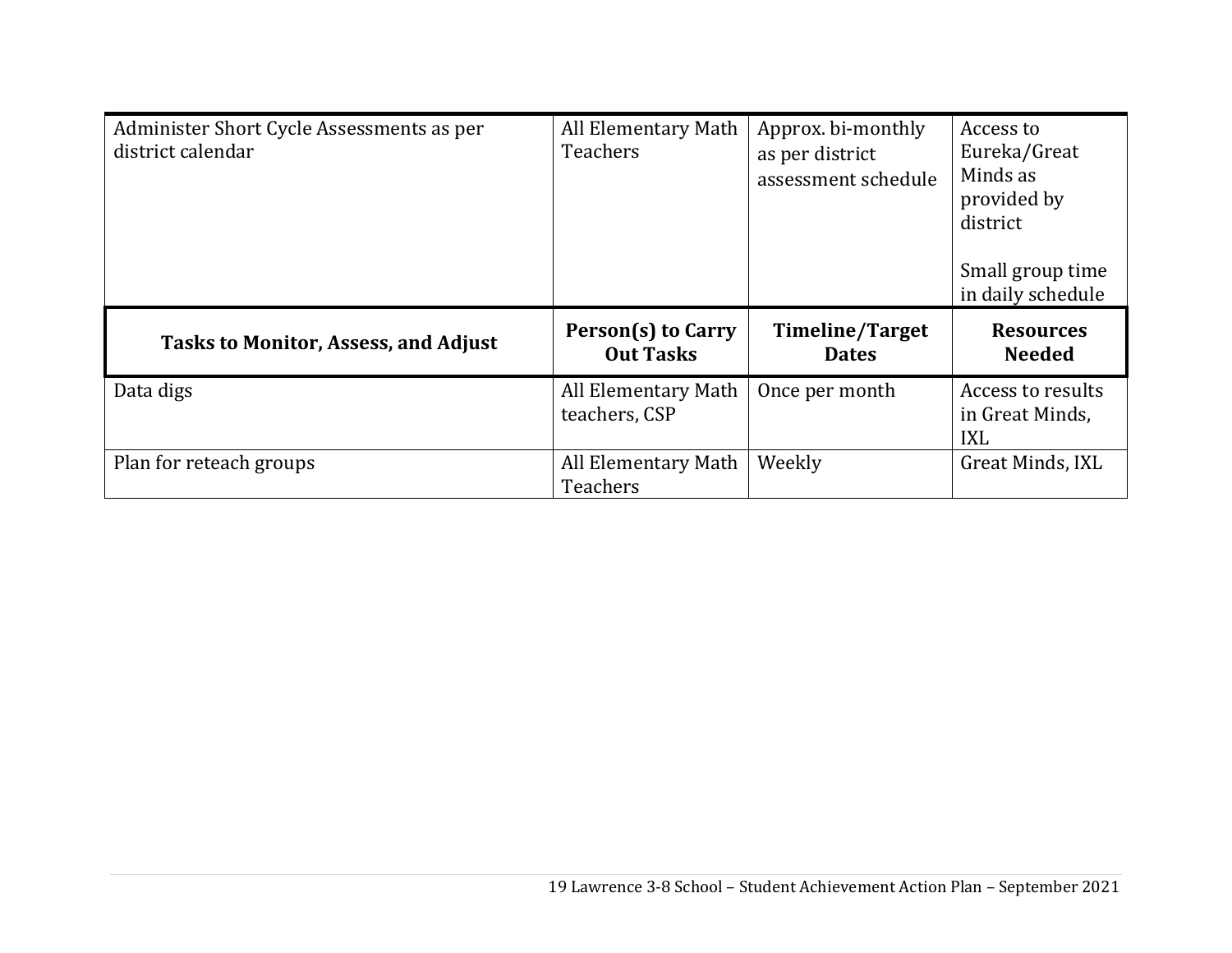#### *3. Improvement Goal: Subgroup Achievement*

*(Native American, Hispanic, ELL, and Ex. Ed. and Economically Disadvantaged Students)*

Strategy 3a,b,c:

| <b>Tasks to Implement Strategy</b>                                                                                                                                                                                                                                                                                                                                                                                                                                                                                                                                                                                                 | Person(s) to Carry<br><b>Out Tasks</b> | Timeline/Target<br><b>Dates</b> | <b>Resources</b><br><b>Needed</b> |
|------------------------------------------------------------------------------------------------------------------------------------------------------------------------------------------------------------------------------------------------------------------------------------------------------------------------------------------------------------------------------------------------------------------------------------------------------------------------------------------------------------------------------------------------------------------------------------------------------------------------------------|----------------------------------------|---------------------------------|-----------------------------------|
| Teachers, Curriculum Service Providers and<br>other support staff will participate in<br>professional development on the use of West<br>Ed's evidence-based Math Pathways and Pitfalls<br>lessons and strategies, and have time to use data,<br>plan, observe, and reflect on lessons in order to<br>enhance the instruction of all students including<br>ethnic subgroups with an emphasis on Native<br>American, Hispanic, ELL, and ExEd<br>students. West Ed coaching and conferences will<br>provide support for teacher leaders,<br>interventionists, and CSPs, along with book<br>studies and site or regional facilitators. | Teachers, CSP                          | August 2021-May<br>2022         | West Ed                           |
| West Ed's Discussion Builder posters, Math<br>Pathways, and Pitfalls books, NCTM professional<br>development books and guides, and math<br>manipulative kits will be provided so that<br>teachers can plan for differentiated instruction,<br>and targeted math interventions to support<br>struggling students, including those in<br>subgroups.                                                                                                                                                                                                                                                                                  | Teachers, CSP                          | August 2021-May<br>2022         | West Ed                           |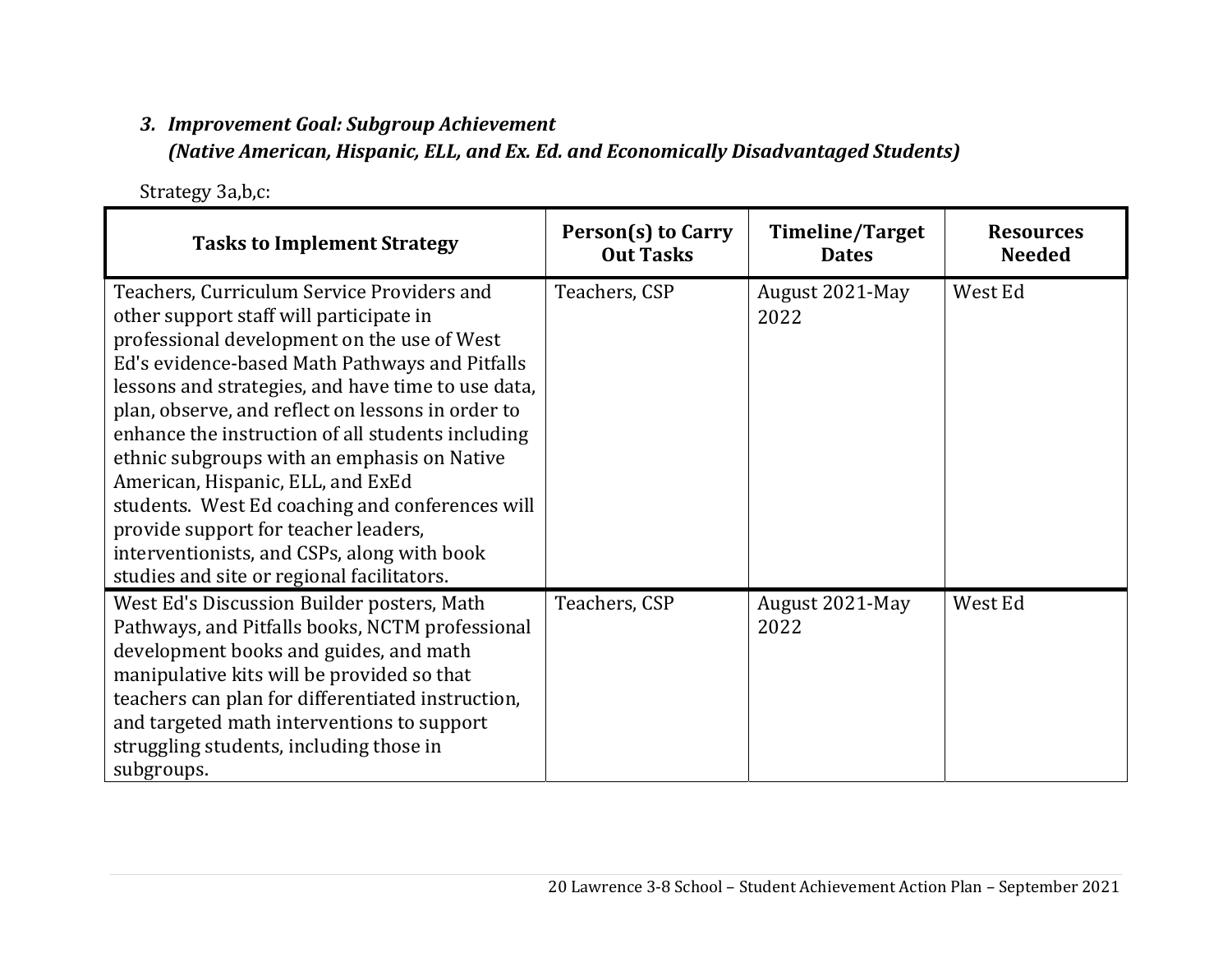| The Math Interventionist is essential to support<br>student achievement by supporting Tier II and<br>Tier III interventions.       | Math Interventionist                                                 | July 2021-May 2022 | Personnel Hired              |
|------------------------------------------------------------------------------------------------------------------------------------|----------------------------------------------------------------------|--------------------|------------------------------|
| Math Pathways & Pitfalls: Math interventionist<br>will work with students                                                          | CSP, Math<br>Interventionist,<br>Teachers: 3-8, and<br>support staff | July 2021-May 2022 | MPP Training and<br>Planning |
| Review IXL data to determine areas of greatest<br>need                                                                             | Math teachers, CSP,<br>Math Interventionist                          | Weekly             | Access to IXL                |
| Small group schedule based on needs                                                                                                | Math teachers, CSP,<br>Math Interventionist                          | Weekly             | Access to IXL                |
| The Reading Interventionist is essential to<br>supporting student achievement by supporting<br>Tier II and Tier III interventions. | Reading<br>Interventionist                                           | July 2021-May 2022 | Personnel Hired              |
| Develop schedule to allow interventions every<br>week in every Middle School ELA class                                             | CSP, Reading<br>Interventionist                                      | August 15          | Master Schedule              |
| Review IXL data to determine areas of greatest<br>need                                                                             | ELA teachers, CSP,<br>Reading<br>Interventionist                     | Weekly             | Access to IXL                |
| Small group schedule based on needs                                                                                                | ELA teachers, CSP,<br>Reading<br>Interventionist                     | Weekly             | Access to IXL                |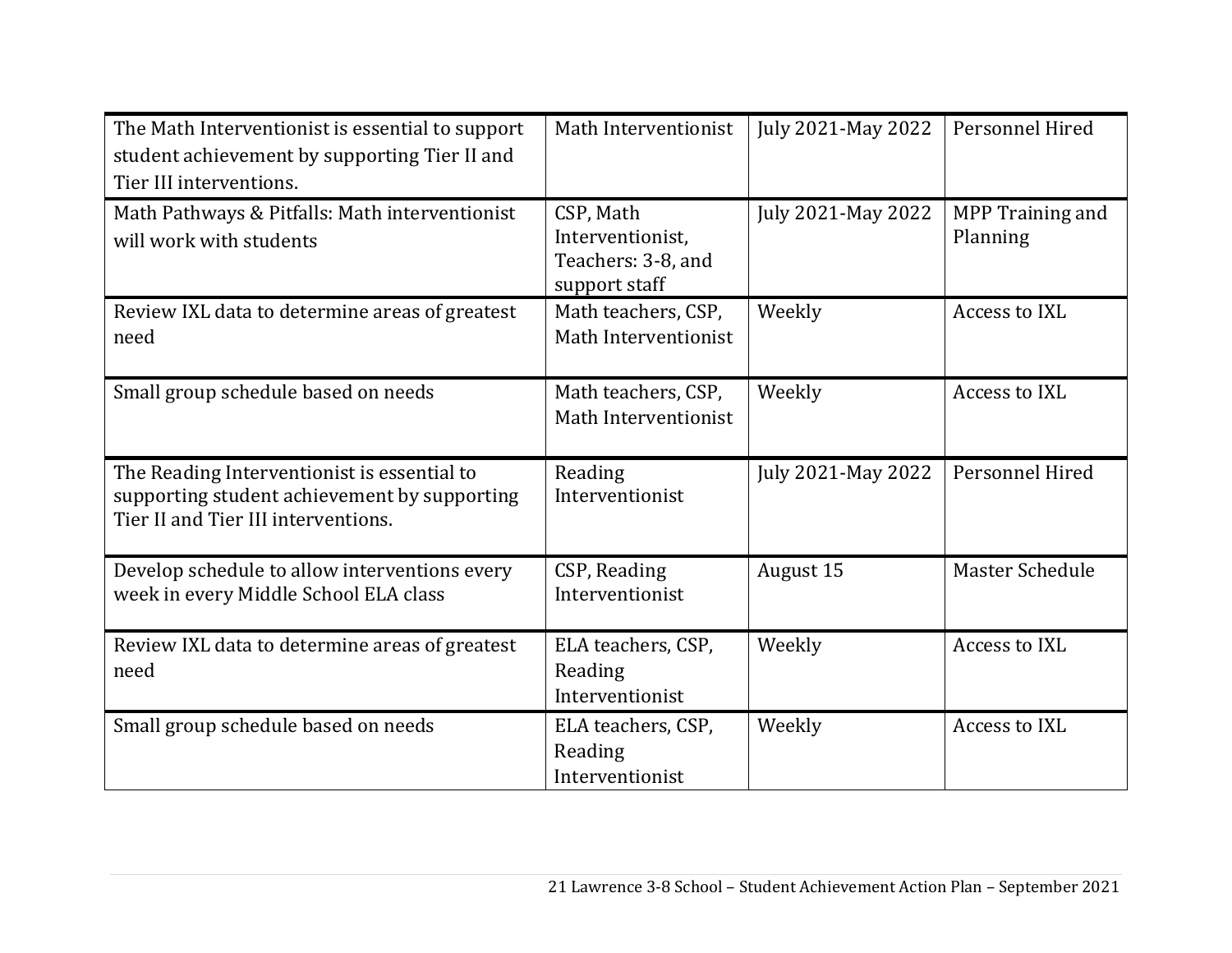| <b>Tasks to Monitor, Assess, and Adjust</b>                                                                                                                                                              | Person(s) to Carry  | <b>Timeline/Target</b>  | <b>Resources</b> |
|----------------------------------------------------------------------------------------------------------------------------------------------------------------------------------------------------------|---------------------|-------------------------|------------------|
|                                                                                                                                                                                                          | <b>Out Tasks</b>    | <b>Dates</b>            | <b>Needed</b>    |
| Monitor & Evaluate- Monthly walkthrough<br>observations of MPP lessons and ongoing<br>coaching and feedback from leadership teams, as<br>well as semiannual data reflections on subgroup<br>achievement. | LEA, Principal, CSP | August 2021-May<br>2022 | None             |

#### *4. Improvement Goal: Other Support Services*

Strategy 4a:

| <b>Tasks to Implement Strategy</b>                                                                                                                                                                                                                                                                                                                                                                                                           | Person(s) to Carry<br><b>Out Tasks</b>        | Timeline/Target<br><b>Dates</b> | <b>Resources</b><br><b>Needed</b> |
|----------------------------------------------------------------------------------------------------------------------------------------------------------------------------------------------------------------------------------------------------------------------------------------------------------------------------------------------------------------------------------------------------------------------------------------------|-----------------------------------------------|---------------------------------|-----------------------------------|
| Behavior Intervention Specialist is essential in<br>supporting student achievement through<br>academic and behavior intervention practices<br>aligned with PBIS and MTSS including, but not<br>limited to, facilitating and assisting students to<br>complete computer based intervention modules;<br>gathering information regarding student<br>academics and behavior and documenting it to<br>support Tier II and Tier III interventions. | <b>Behavior</b><br>Intervention<br>Specialist | August 2021-May<br>2022         | Personnel Hired                   |
| MTSS process included identifying students with<br>low grades and providing strategic support,                                                                                                                                                                                                                                                                                                                                               | <b>MTSS Facilitator</b>                       | August 2021-May<br>2022         | Personnel Hired                   |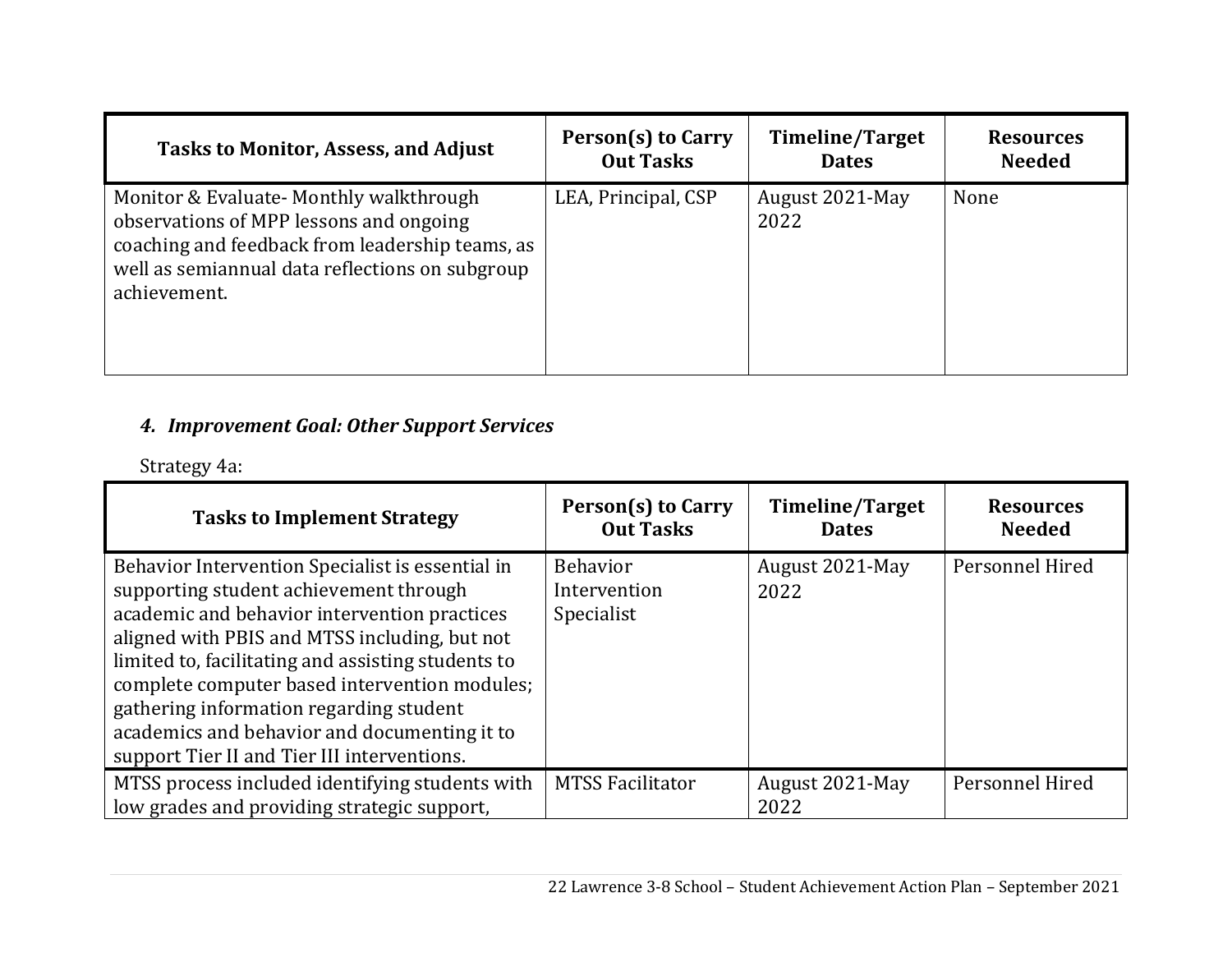| <b>Tasks to Monitor, Assess, and Adjust</b>                                                 | <b>Person(s) to Carry</b><br><b>Out Tasks</b> | Timeline/Target<br><b>Dates</b> | <b>Resources</b><br><b>Needed</b> |
|---------------------------------------------------------------------------------------------|-----------------------------------------------|---------------------------------|-----------------------------------|
| fully engaged in lessons.                                                                   |                                               |                                 |                                   |
| behavioral issues so that students can remain                                               |                                               |                                 |                                   |
| well as providing strategies for remediation of                                             |                                               |                                 |                                   |
| insight into the root cause of student behavior as                                          |                                               |                                 |                                   |
| engagement. The Behavior Intervention<br>Specialist is essential in providing the team      |                                               |                                 |                                   |
| lesson relevance and consequently student                                                   |                                               |                                 |                                   |
| in providing the teams strategies to increase                                               |                                               |                                 |                                   |
| Multicultural Integration Education is essential                                            |                                               |                                 |                                   |
| increasing teacher expectations. The teacher of                                             |                                               |                                 |                                   |
| that allow students to succeed at high levels,                                              |                                               |                                 |                                   |
| essential in providing the team with strategies                                             |                                               |                                 |                                   |
| success of interventions. Interventionists are                                              |                                               |                                 |                                   |
| target standards as well as feedback on the                                                 |                                               |                                 |                                   |
| providing the team with an understanding of the                                             |                                               |                                 |                                   |
| monitoring. Classroom teachers are essential in                                             |                                               |                                 |                                   |
| students as needed, based on progress                                                       |                                               |                                 |                                   |
| for success. New interventions are assigned to                                              |                                               |                                 |                                   |
| supports are developed and regularly monitored                                              |                                               |                                 |                                   |
| as well as tier 2 and tier 3 interventions and                                              |                                               |                                 |                                   |
| Through regular collaboration tier 1 instruction,                                           |                                               |                                 |                                   |
| Teacher of Multicultural Integration Education.                                             |                                               |                                 |                                   |
| Behavior Intervention Specialist, as well as the                                            |                                               |                                 |                                   |
| staff, the Reading and Math interventionists, the                                           |                                               |                                 |                                   |
| through the collaborative efforts of the teaching                                           |                                               |                                 |                                   |
| which allowed for Tier II interventions to be<br>implemented. The MTSS process is supported |                                               |                                 |                                   |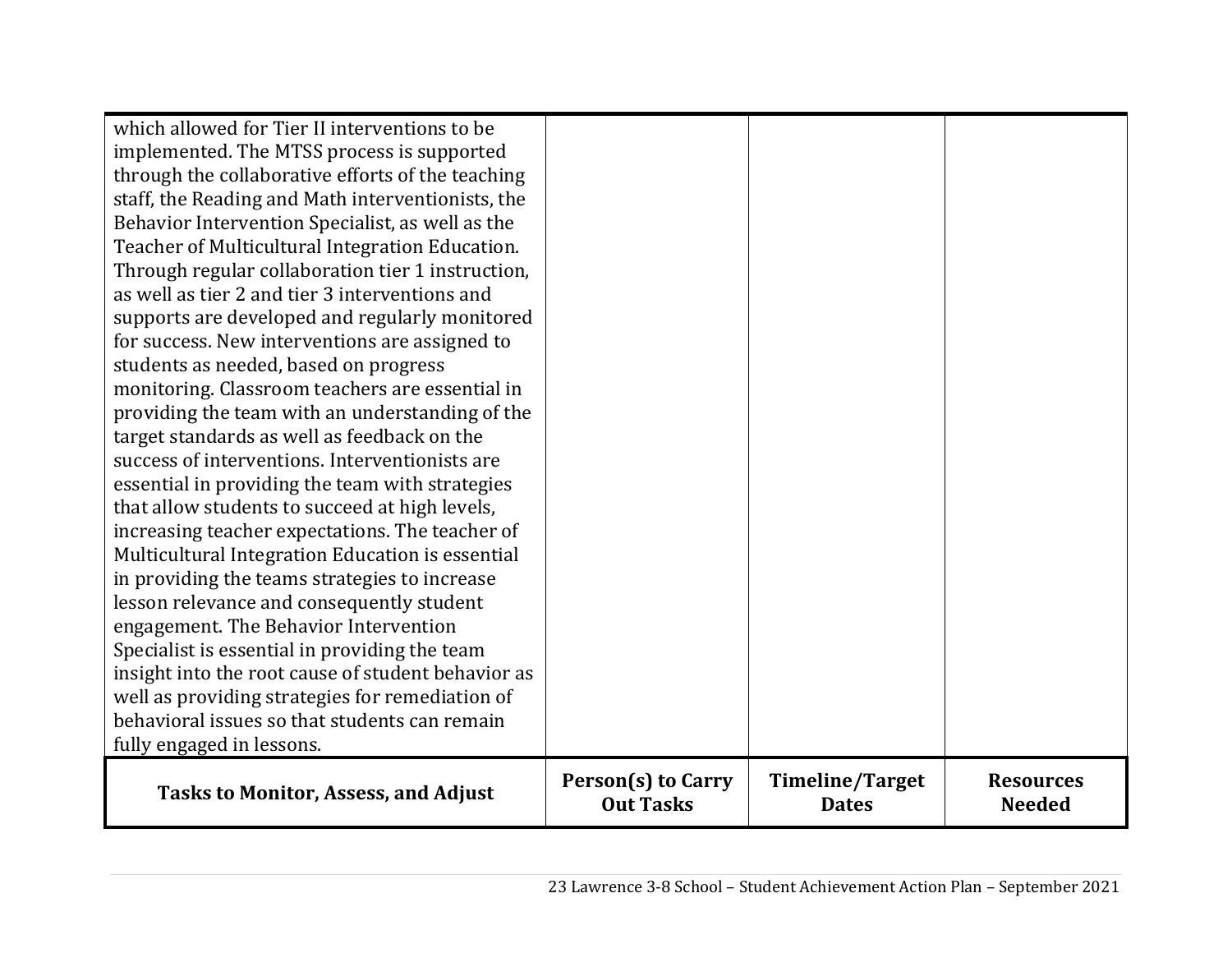| Monitor & Evaluate- Monthly walkthrough                                                        | LEA, Principal, CSP | August 2021-May | None |
|------------------------------------------------------------------------------------------------|---------------------|-----------------|------|
| observations of lessons and ongoing coaching<br>and feedback from leadership teams, as well as |                     | 2022            |      |
| semiannual data reflections on subgroup                                                        |                     |                 |      |
| achievement.                                                                                   |                     |                 |      |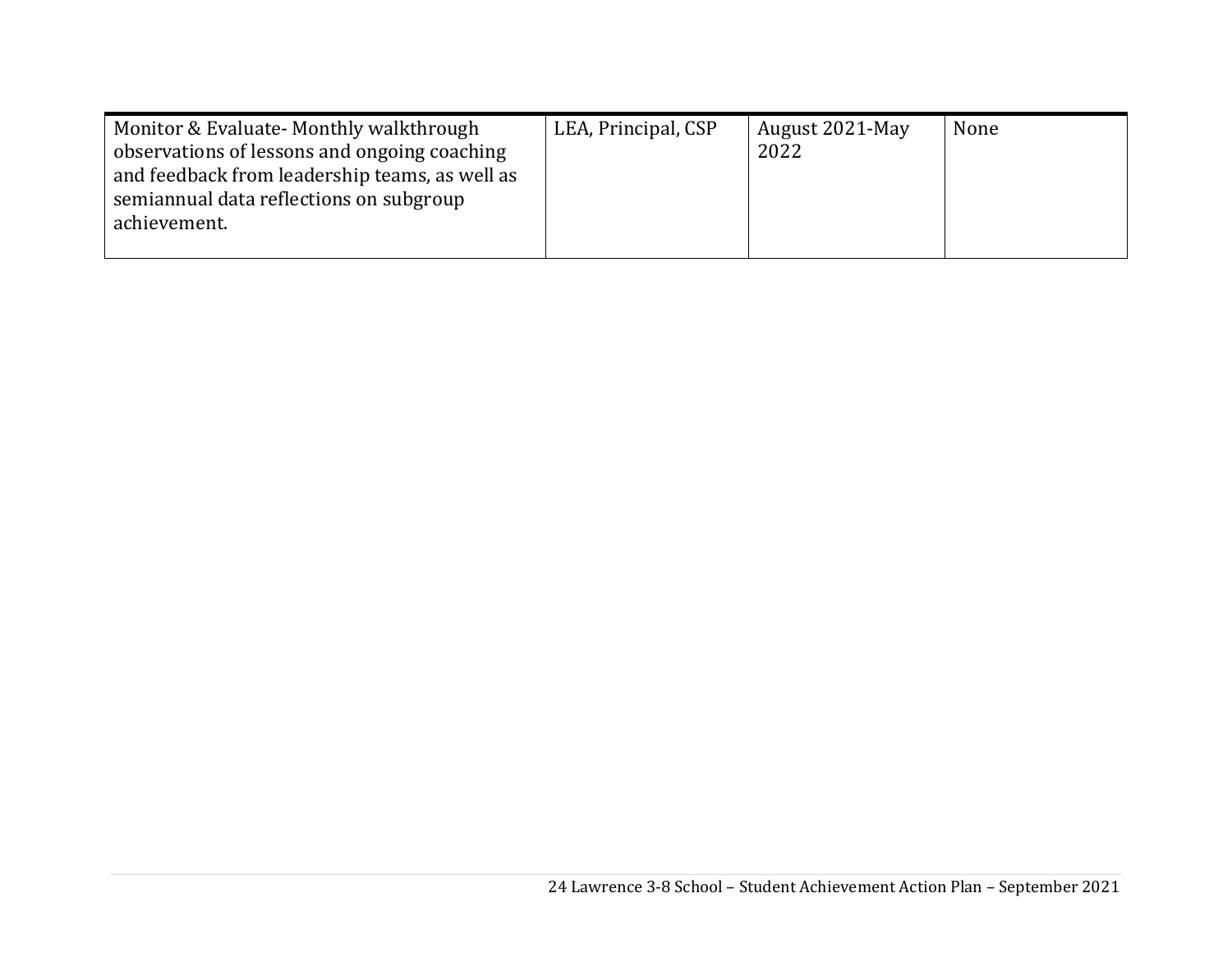#### **Progress Monitoring**

During the 2021-2022 School Year, TUSD is strategically utilizing short cycle assessments from the following curricular adoptions: *Benchmark Advance, Eureka,* and *IXL*. These assessments are expected to be implemented at designated sites.

Short cycle assessments are designed to provide teachers with immediate feedback on students' performance towards standards mastery during the instructional cycle. By having set timeframes for providing short cycle assessments, teachers can engage in meaningful dialogue using actionable data during PLC/CTTs regarding students' growth and performance over time, and plan instruction to ensure students are on target to meet grade level standards. The schedule below shows the points at which the short cycle assessments take place.

| 2nd Grade              | 3rd Grade               | 4 <sup>th</sup> Grade   | 5 <sup>th</sup> Grade   |
|------------------------|-------------------------|-------------------------|-------------------------|
| <b>Benchmark</b>       | <b>Benchmark</b>        | <b>Benchmark</b>        | <b>Benchmark</b>        |
| <b>Advanced:</b>       | <b>Advanced:</b>        | <b>Advanced:</b>        | <b>Advanced:</b>        |
| Unit 1 : by Sept. 24th | Unit 1 : by Sept. 10th  | Unit 1 : by Sept. 10th  | Unit 1 : by Sept. 10th  |
| Unit 2: by Oct. 7th    | Unit 2: by Oct. 1st     | Unit 2: by Oct. 1st     | Unit 2: by Oct. 1st     |
| Unit 3: by Oct. 29th   | Unit 3: by Oct. 29th    | Unit 3: by Oct. 29th    | Unit 3: by Oct. 29th    |
| Unit 4: by Nov. 19th   | Unit 4: by Nov. 19th    | Unit 4: by Nov. 19th    | Unit 4: by Nov. 19th    |
| Unit 5: by Dec. 10th   | Unit 5: by Dec. 10th    | Unit 5: by Dec. 10th    | Unit 5: by Dec. 10th    |
| Unit 6: by Jan. 14th   | Unit 6: by Jan. 14th    | Unit 6: by Jan. 14th    | Unit 6: by Jan. 14th    |
| Unit 7: by Feb. 4th    | Unit 7: by Feb. 4th     | Unit 7: by Feb. 4th     | Unit 7: by Feb. 4th     |
| Unit 8: by March 4th   | Unit 8: by March 4th    | Unit 8: by March 4th    | Unit 8: by March 4th    |
|                        | Unit 9: by April 1st    | Unit 9: by April 1st    | Unit 9: by April 1st    |
| Unit 9: by April 1st   | (optional)              | (optional)              | (optional)              |
| (optional)             | Unit 10: by May 13th    | Unit 10: by May 13th    | Unit 10: by May 13th    |
| Unit 10: by May 13th   |                         |                         |                         |
|                        |                         |                         |                         |
| 2nd Grade Eureka       | <b>3rd Grade Eureka</b> | <b>4th Grade Eureka</b> | <b>5th Grade Eureka</b> |
| Math:                  | Math:                   | Math:                   | Math:                   |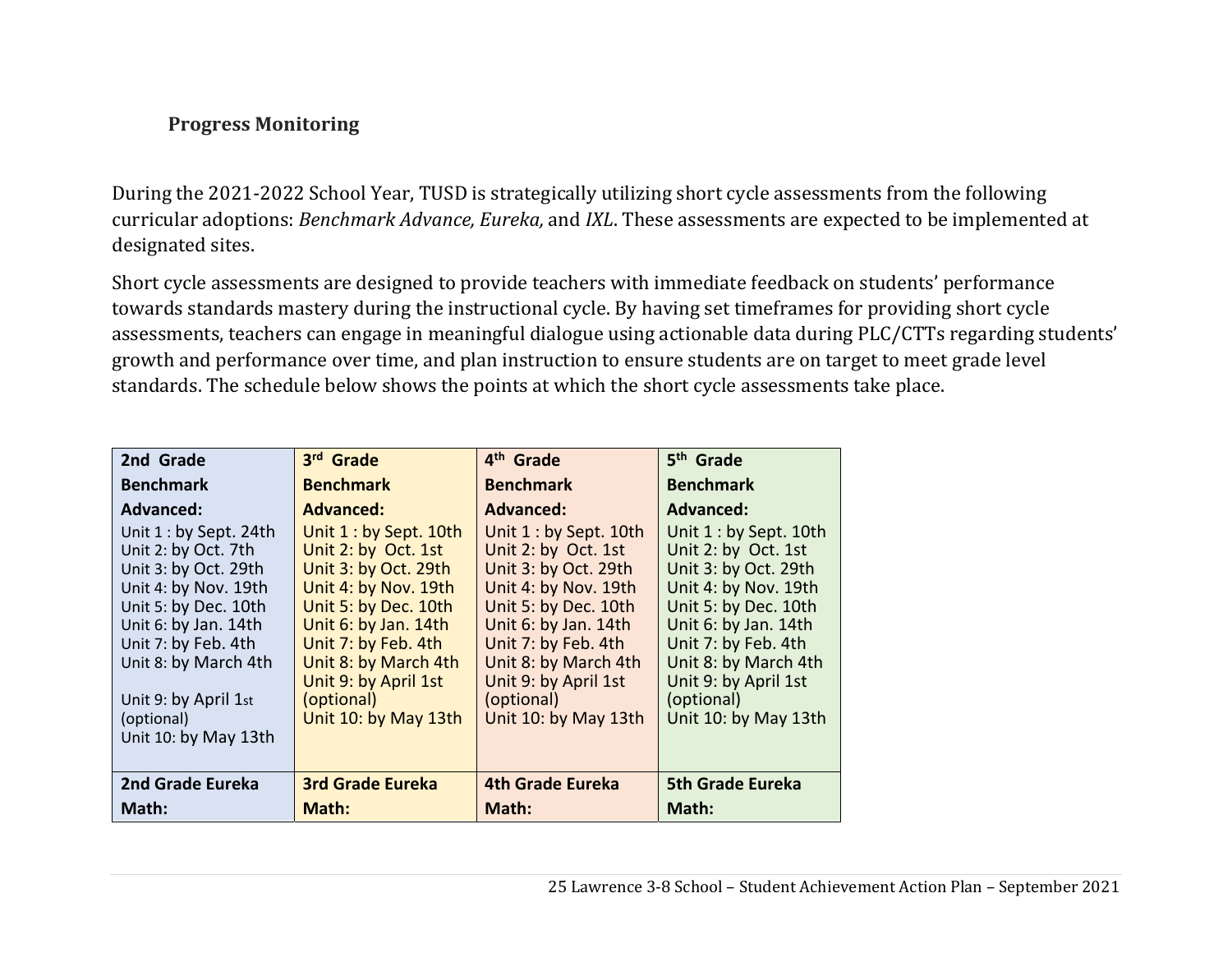| Module 1: by Aug.<br>18th<br>Module 2: by Aug.<br>27 <sub>th</sub><br>Module 3: by Sept.<br>24th<br>Module 4: by Nov.<br>19th<br>Module 5: by Jan.<br>21st<br>Module 6: by Feb.<br>18th<br>Module 7: by April<br>14th (optional)<br>Module 8: by May<br>13th     | Module 1: by Aug.<br>27 <sub>th</sub><br>Module 2: by Sept.<br>21st<br>Module 3: by<br>Nov.12th<br>Module 4: by Jan. 7th<br>Module 5: by Feb.<br>11th<br>Module 6: by April 1st<br>(optional)<br>Module 7: by May<br>7th | Module 1: by Aug.<br>27th<br>Module 2: by Sept.<br>17th<br>Module 3: by Oct.<br>22nd<br>Module 5: by Jan<br>21st<br>Module 6: by March<br>10th<br>Module 4: by April<br>22nd (optional)<br>Module 7: by May<br>20th | Module 1: by Aug.<br>20 <sub>th</sub><br>Module 2: by Oct. 1st<br>Module 3: by Nov.<br>19th<br>Module 4: by Jan.<br>14 <sub>th</sub><br>Module 5: by March<br>10th<br>Module 6: by April<br>22nd (optional) |
|------------------------------------------------------------------------------------------------------------------------------------------------------------------------------------------------------------------------------------------------------------------|--------------------------------------------------------------------------------------------------------------------------------------------------------------------------------------------------------------------------|---------------------------------------------------------------------------------------------------------------------------------------------------------------------------------------------------------------------|-------------------------------------------------------------------------------------------------------------------------------------------------------------------------------------------------------------|
| <b>6-11 IXL Continuous Diagnostic Assessments:</b><br>Window #1: Aug. $16 - 27$<br>Window #2: Sept. $13 - 24$<br>Window #3: Oct. 25 - Nov. 5<br>Window #4: Dec. $1 - 14$<br>Window #5: Jan. $18 - 28$<br>Window #6: Feb. 28 - Mar. 10<br>Window #7: May $2 - 13$ |                                                                                                                                                                                                                          |                                                                                                                                                                                                                     |                                                                                                                                                                                                             |

#### **Next Steps**

### **Project Elevate and TUSD Goals for Short Cycle Assessment**

Project Elevate is a two-year program of structured support to improve teaching and learning which results in significant student academic gains. The support is focused in three areas: (1) Talent Management: to develop a comprehensive system to support an environment or effective recruitment, on-going support, and retention; (2) Culture: to cultivate a strong culture where high expectations for all learners are evident and embraced by school;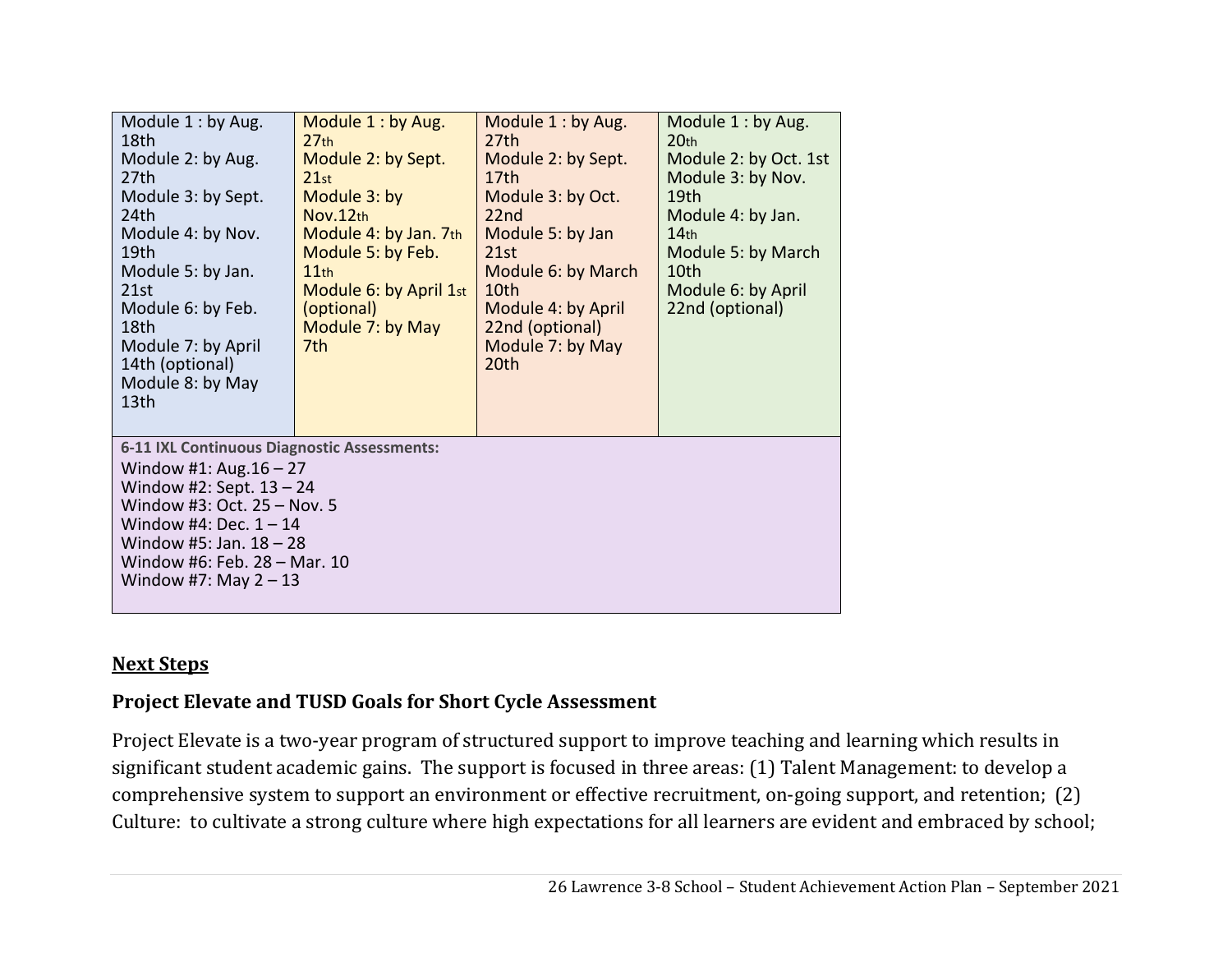and (3) Instructional Infrastructure: to implement high quality curriculum and instruction, including an observation and feedback system and a cohesive assessment system focused on data driven decision making and data driven instruction.

This program is sponsored by the Arizona Department of Education and will provide ongoing mentoring for the principal, professional learning for the site's leadership team, and collaboration with district leadership. The Shortterm goals are:

- Develop equitable instructional infrastructure that includes high-quality curriculum and instruction, observation and feedback, and a cohesive assessment system focused on data driven instruction
- Improve culture of equity, learning and high expectations for all
- Establish effective talent management systems

The long-term goals are:

- Improve equity-focused leadership competencies
- Improve teacher practices
- Achieve significant gains in student achievement
- Reduce achievement gaps between student subgroups
- Sustain highly effective equitable LEA and school systems

TUSD's D and F rated schools will participate in Project Elevate, beginning in the SY 2021-22. Concurrently, these 18 schools have shifted their assessment protocol to administer short cycle assessments to be more responsive to 'in the moment' instructional practices. This shift away from deficit-oriented strategies such as benchmark testing toward authentic, formative assessments will improve student learning. TUSD's goals in collaboration with Project Elevate are: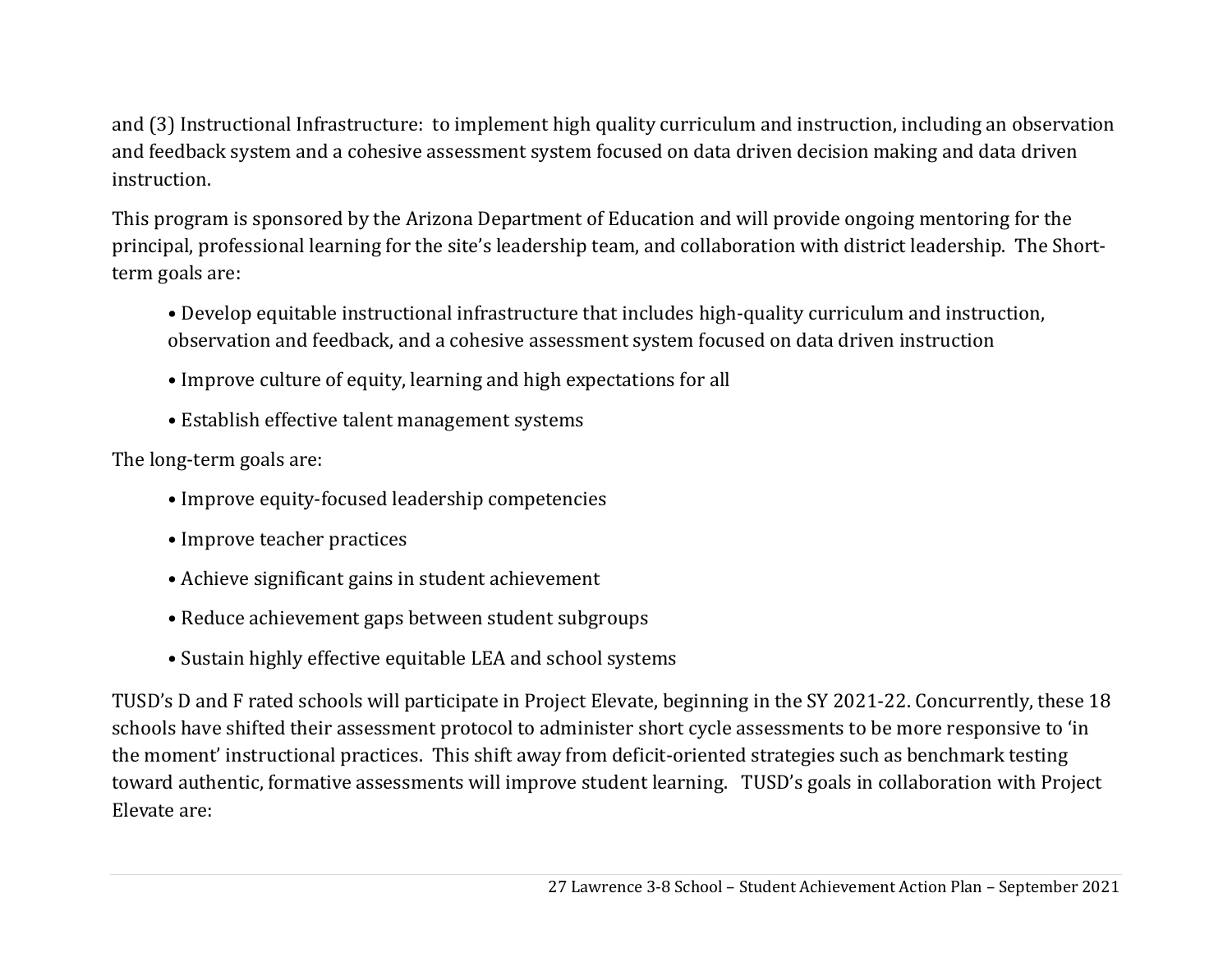- To transform assessments districtwide to an ongoing formative cycle that teachers are in control of
- To utilize assessments as a strategy for learning rather than of learning.
- To shift current assessment and instructional practices for Project Elevate schools to a formative assessment model.
- To utilize short-cycle assessments with Project Elevate